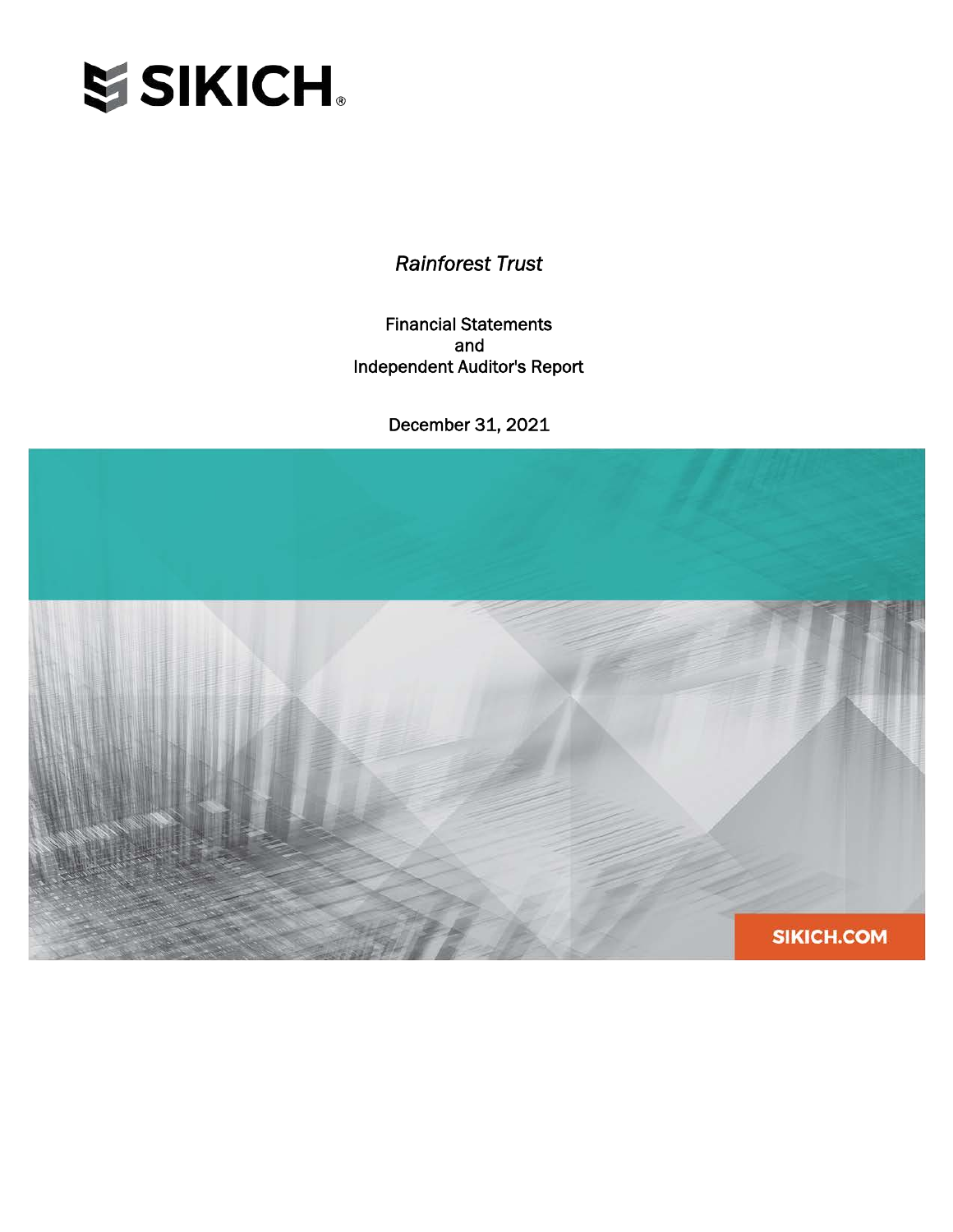### **Table of Contents**

| <b>Audited Financial Statements</b> |  |
|-------------------------------------|--|
|                                     |  |
|                                     |  |
|                                     |  |
|                                     |  |
|                                     |  |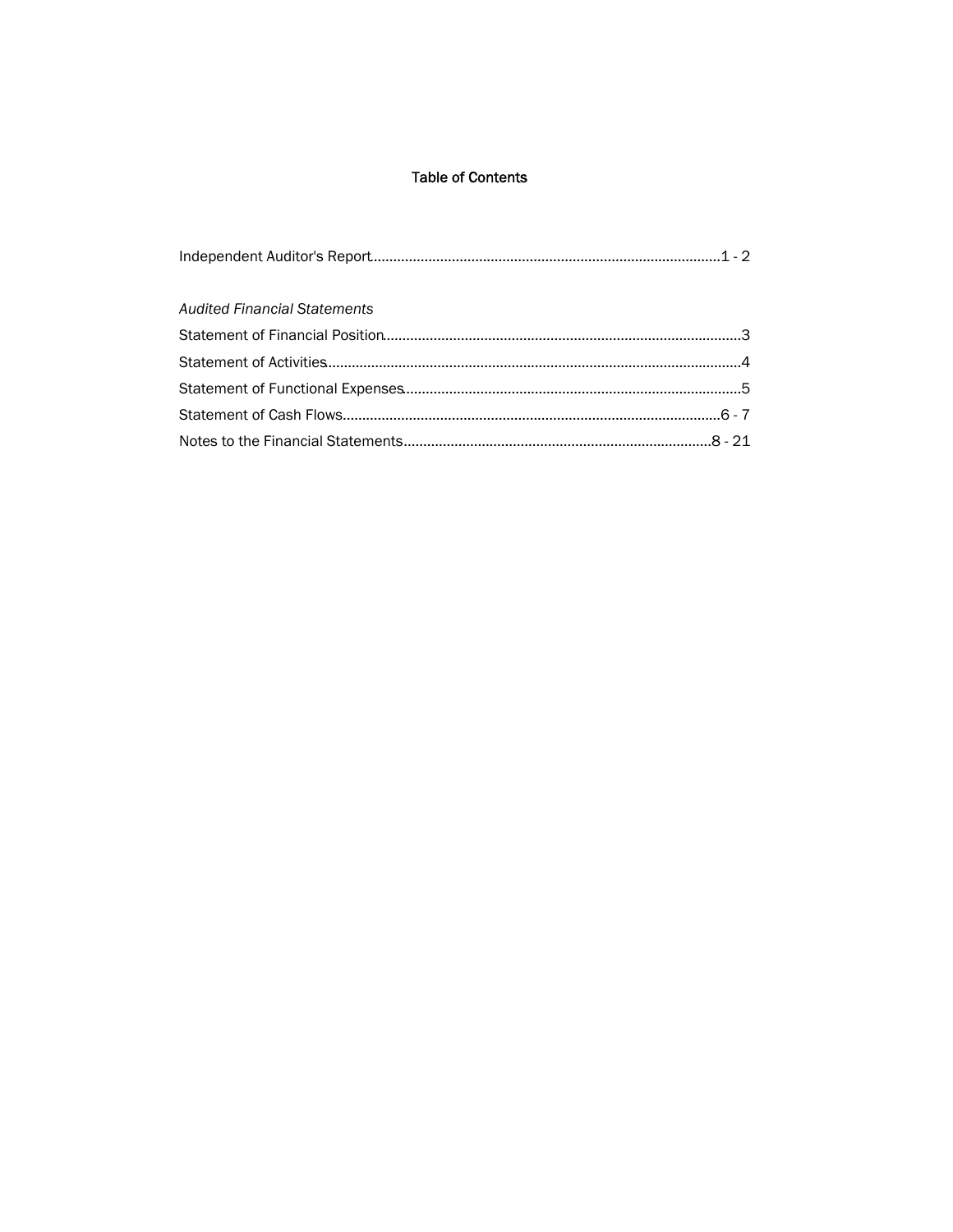

1199 N. Fairfax Street, 10<sup>th</sup> Floor Alexandria, VA 22314 703.836.1350

#### **SIKICH.COM**

#### Independent Auditor's Report

To the Board of Directors Rainforest Trust Vint Hill, Virginia

#### **Opinion**

We have audited the accompanying financial statements of Rainforest Trust (a nonprofit organization), which comprise the statement of financial position as of December 31, 2021, and the related statements of activities, functional expenses, and cash flows for the year then ended, and the related notes to the financial statements.

In our opinion, the financial statements referred to above present fairly, in all material respects, the financial position of Rainforest Trust as of December 31, 2021, and the changes in its net assets and its cash flows for the year then ended in accordance with accounting principles generally accepted in the United States of America.

#### Basis for Opinion

We conducted our audit in accordance with auditing standards generally accepted in the United States of America. Our responsibilities under those standards are further described in the Auditor's Responsibilities for the Audit of the Financial Statements section of our report. We are required to be independent of Rainforest Trust and to meet our other ethical responsibilities in accordance with the relevant ethical requirements relating to our audit. We believe that the audit evidence we have obtained is sufficient and appropriate to provide a basis for our audit opinion.

#### Responsibilities of Management for the Financial Statements

Management is responsible for the preparation and fair presentation of the financial statements in accordance with accounting principles generally accepted in the United States of America, and for the design, implementation, and maintenance of internal control relevant to the preparation and fair presentation of financial statements that are free from material misstatement, whether due to fraud or error.

In preparing the financial statements, management is required to evaluate whether there are conditions or events, considered in the aggregate, that raise substantial doubt about Rainforest Trust's ability to continue as a going concern within one year after the date that the financial statements are available to be issued.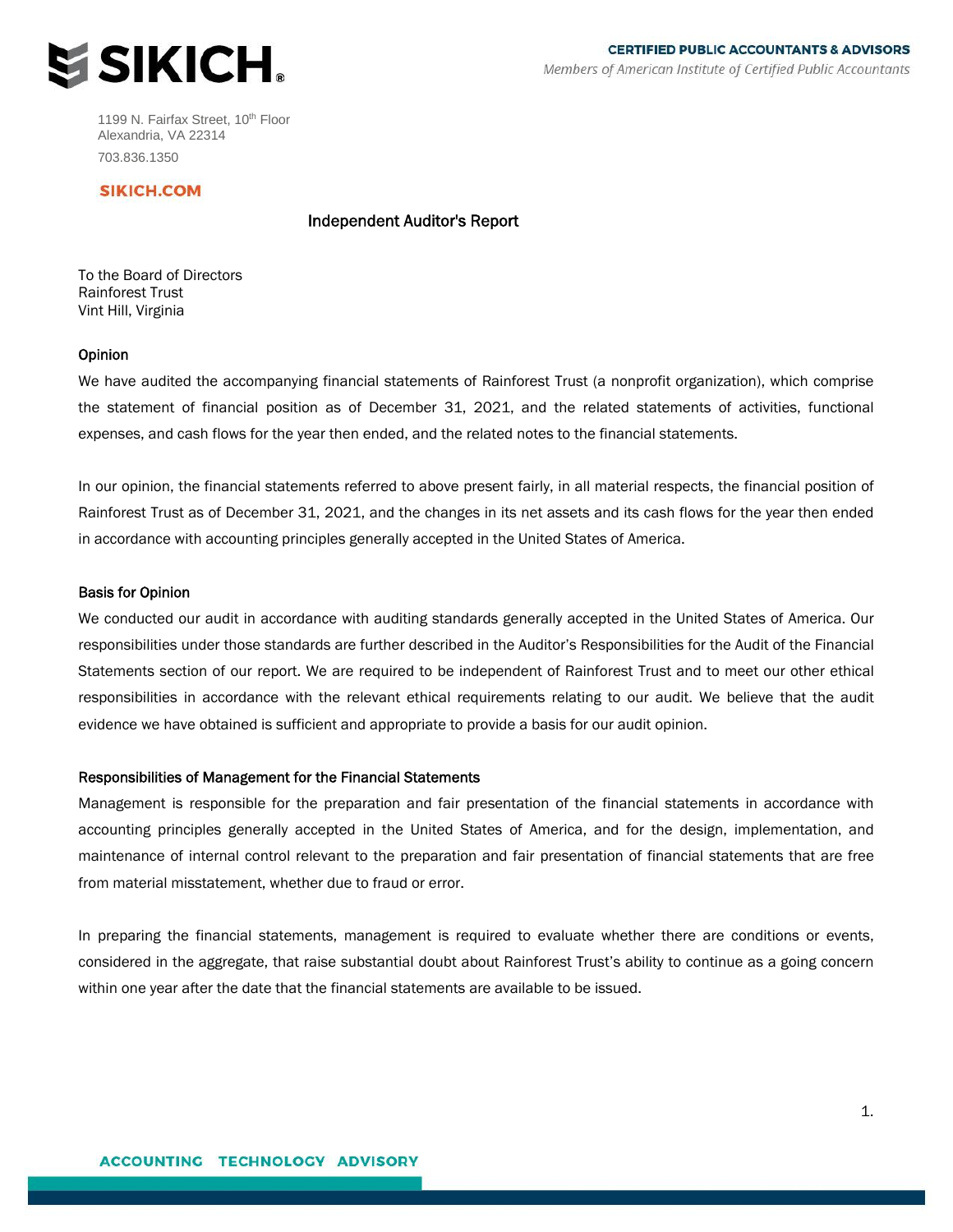#### Auditor's Responsibilities for the Audit of the Financial Statements

Our objectives are to obtain reasonable assurance about whether the financial statements as a whole are free from material misstatement, whether due to fraud or error, and to issue an auditor's report that includes our opinion. Reasonable assurance is a high level of assurance but is not absolute assurance and therefore is not a guarantee that an audit conducted in accordance with generally accepted auditing standards will always detect a material misstatement when it exists. The risk of not detecting a material misstatement resulting from fraud is higher than for one resulting from error, as fraud may involve collusion, forgery, intentional omissions, misrepresentations, or the override of internal control. Misstatements are considered material if there is a substantial likelihood that, individually or in the aggregate, they would influence the judgment made by a reasonable user based on the financial statements.

In performing an audit in accordance with generally accepted auditing standards, we:

- Exercise professional judgment and maintain professional skepticism throughout the audit.
- Identify and assess the risks of material misstatement of the financial statements, whether due to fraud or error, and design and perform audit procedures responsive to those risks. Such procedures include examining, on a test basis, evidence regarding the amounts and disclosures in the financial statements.
- Obtain an understanding of internal control relevant to the audit in order to design audit procedures that are appropriate in the circumstances, but not for the purpose of expressing an opinion on the effectiveness of Rainforest Trust's internal control. Accordingly, no such opinion is expressed.
- Evaluate the appropriateness of accounting policies used and the reasonableness of significant accounting estimates made by management, as well as evaluate the overall presentation of the financial statements.
- Conclude whether, in our judgment, there are conditions or events, considered in the aggregate, that raise substantial doubt about Rainforest Trust's ability to continue as a going concern for a reasonable period of time.

We are required to communicate with those charged with governance regarding, among other matters, the planned scope and timing of the audit, significant audit findings, and certain internal control related matters that we identified during the audit.

Sikich 11D

Alexandria, Virginia May 23, 2022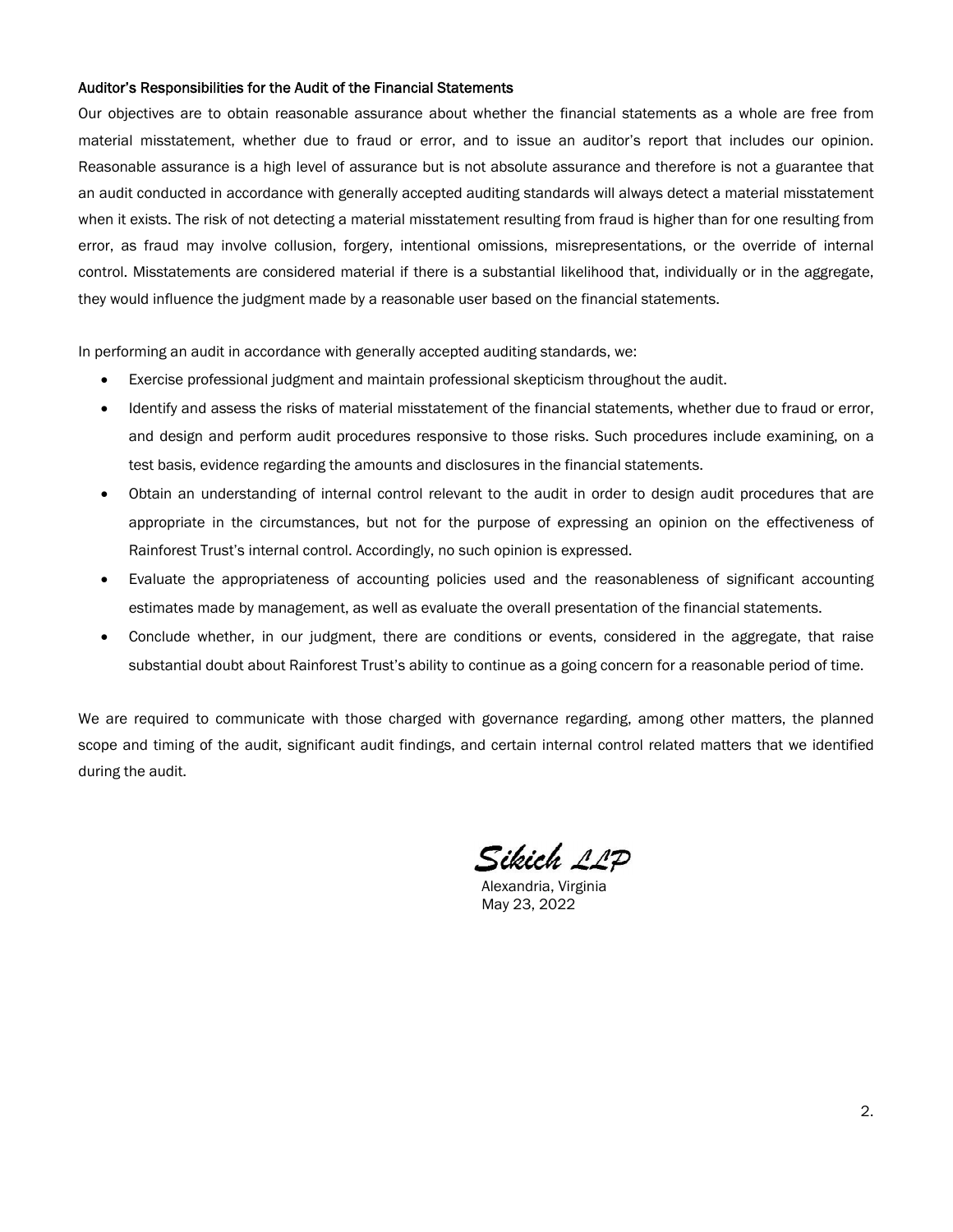# Rainforest Trust Statement of Financial Position December 31, 2021

#### Assets

Current assets:

| Cash and cash equivalents<br>Contributions receivable<br>Notes receivable<br>Investments<br>Prepaid expenses                                                                                           | \$<br>94,055,112<br>3,319,179<br>1,395<br>367,209<br>61,137 |
|--------------------------------------------------------------------------------------------------------------------------------------------------------------------------------------------------------|-------------------------------------------------------------|
| Total current assets                                                                                                                                                                                   | 97,804,032                                                  |
| Contributions receivable, non-current<br>Investments, Sustainability Fund<br>Property and equipment, net<br>Right-of-use asset for operating lease, net<br>Right-of-use asset for financing lease, net | 1,793,699<br>1,915,080<br>199,107<br>161,581<br>12,772      |
| <b>Total assets</b>                                                                                                                                                                                    | \$101,886,271                                               |
| <b>Liabilities and Net Assets</b>                                                                                                                                                                      |                                                             |
| <b>Current liabilities:</b>                                                                                                                                                                            |                                                             |
| Accounts payable and accrued expenses<br>Lease liability for operating lease<br>Lease liability for financing lease                                                                                    | \$<br>373,676<br>107,658<br>4,226                           |
| <b>Total current liabilities</b>                                                                                                                                                                       | 485,560                                                     |
| Lease liability for operating lease, non-current<br>Lease liability for financing lease, non-current                                                                                                   | 54,720<br>8,300                                             |
| <b>Total liabilities</b>                                                                                                                                                                               | 548,580                                                     |
| Net assets:                                                                                                                                                                                            |                                                             |
| Without donor restrictions<br>With donor restrictions                                                                                                                                                  | 3,168,738<br>98,168,953                                     |
| Total net assets                                                                                                                                                                                       | 101,337,691                                                 |
| Total liabilities and net assets                                                                                                                                                                       | \$101,886,271                                               |

See accompanying notes to the financial statements. See accompanying notes to the financial statements.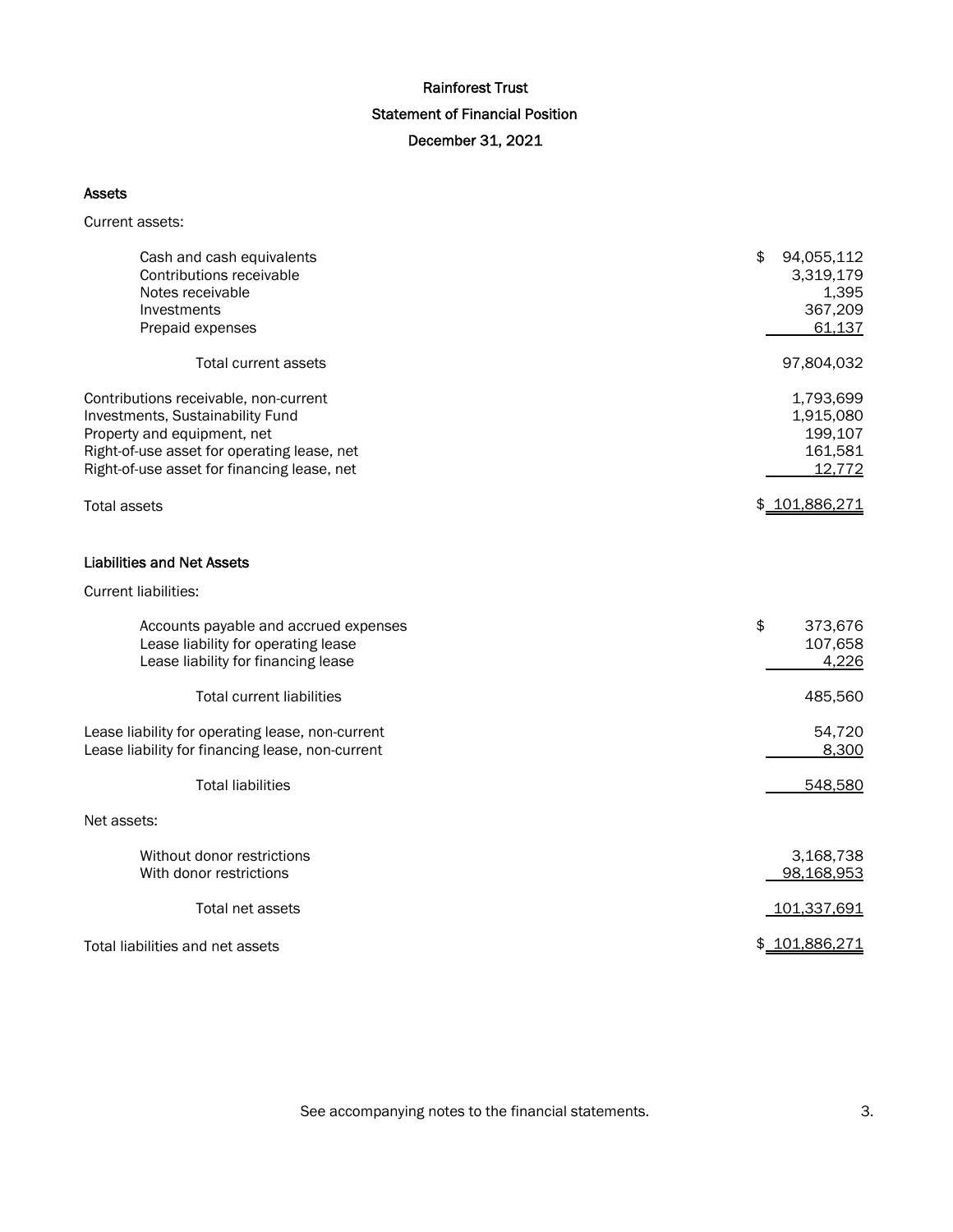## Statement of Activities

## For the Year Ended December 31, 2021

|                                                                                                                            | Without donor<br>restrictions                 | With donor<br>restrictions | Total                                          |
|----------------------------------------------------------------------------------------------------------------------------|-----------------------------------------------|----------------------------|------------------------------------------------|
| Revenues:                                                                                                                  |                                               |                            |                                                |
| Contributions<br>Investment income, net<br>In-kind contributions<br>Other income<br>Net assets released from restrictions: | \$<br>2,810,695<br>301,207<br>16,200<br>2,224 | \$67,245,511<br>201,529    | 70,056,206<br>\$<br>502,736<br>16,200<br>2,224 |
| Satisfaction of donor restrictions                                                                                         | 29,319,154                                    | (29, 319, 154)             |                                                |
| Total revenues                                                                                                             | 32,449,480                                    | 38,127,886                 | 70,577,366                                     |
| Expenses:                                                                                                                  |                                               |                            |                                                |
| Program services:<br>World Land and Biodiversity Conservation                                                              | 27,687,076                                    |                            | 27,687,076                                     |
| Support services:                                                                                                          |                                               |                            |                                                |
| Fundraising<br>General and administrative                                                                                  | 1,522,017<br>398,849                          |                            | 1,522,017<br>398,849                           |
| Total support services                                                                                                     | 1,920,866                                     |                            | 1,920,866                                      |
| Total expenses                                                                                                             | 29,607,942                                    |                            | 29,607,942                                     |
| Change in net assets                                                                                                       | 2,841,538                                     | 38,127,886                 | 40,969,424                                     |
| Net assets, beginning of year                                                                                              | 327,200                                       | 60,041,067                 | 60,368,267                                     |
| Net assets, end of year                                                                                                    | 3,168,738                                     | \$98,168,953               | \$101,337,691                                  |

See accompanying notes to the financial statements. 4.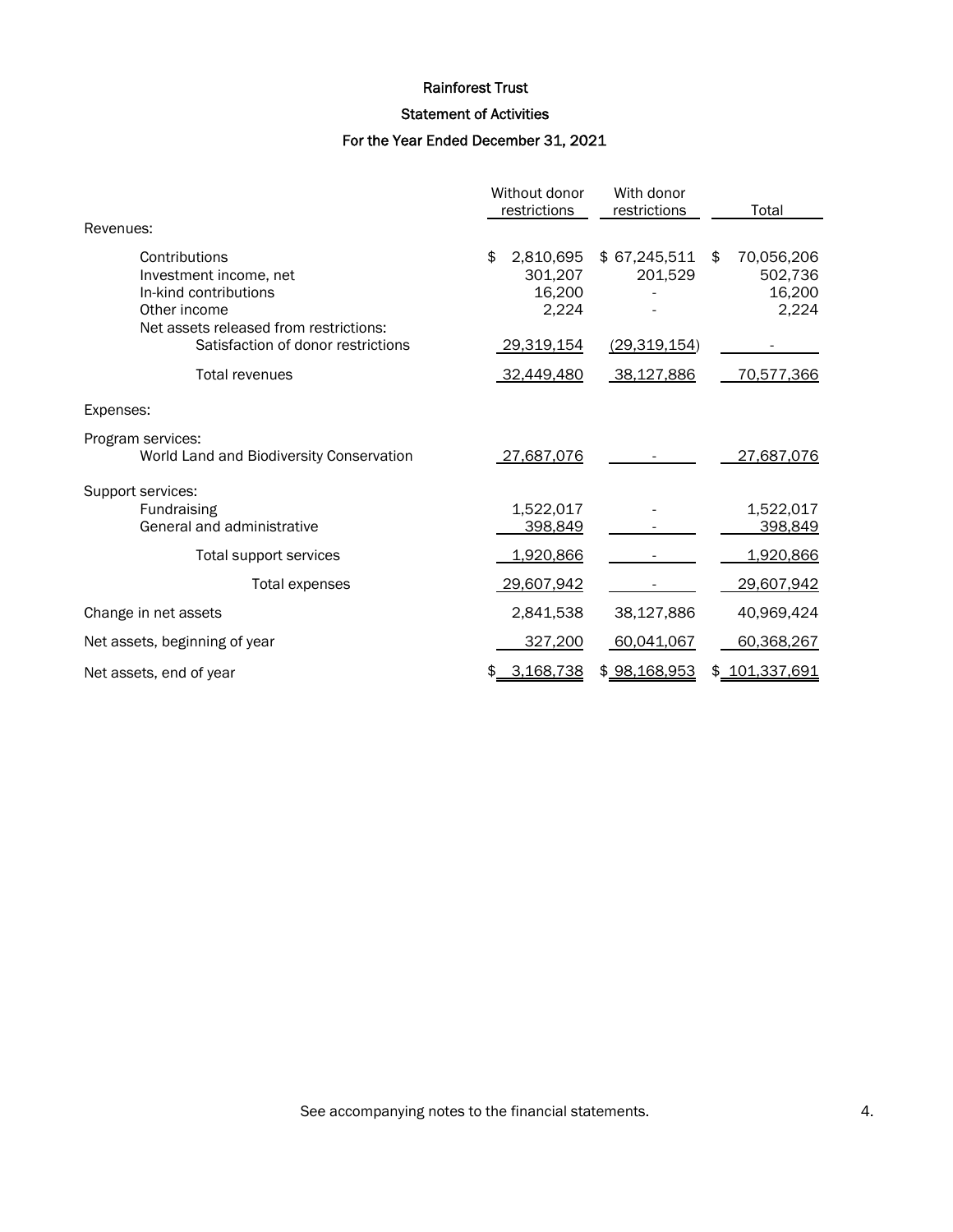## Statement of Functional Expenses

## For the Year Ended December 31, 2021

|                                     | World Land and<br><b>Biodiversity</b><br>Conservation | Fundraising    | General and<br>administrative | Total support<br>services | Total expenses    |
|-------------------------------------|-------------------------------------------------------|----------------|-------------------------------|---------------------------|-------------------|
| Partnership grant distributions     | 25,447,334                                            | \$             | S                             | \$                        | 25,447,334<br>\$  |
| Payroll, payroll taxes and benefits | 1,530,720                                             | 1,110,354      | 299.694                       | 1,410,048                 | 2,940,768         |
| Advertising and promotional         | 35,360                                                | 238.072        |                               | 238,079                   | 273,439           |
| License and fees                    | 189,768                                               | 21,857         | 26,691                        | 48,548                    | 238,316           |
| IT services and equipment           | 89.045                                                | 90.766         | 5.590                         | 96.356                    | 185,401           |
| Professional fees                   | 102,031                                               | 5,144          | 62,495                        | 67,639                    | 169,670           |
| Occupancy and insurance             | 158,486                                               | 8,705          | 2,281                         | 10,986                    | 169,472           |
| Supplies, postage and telephone     | 32,818                                                | 15,387         | 1,350                         | 16,737                    | 49,555            |
| Printing                            | 18,587                                                | 23.074         |                               | 23,074                    | 41,661            |
| Depreciation and amortization       | 36,226                                                | 1.997          | 524                           | 2,521                     | 38,747            |
| Conference registration             | 19,030                                                |                |                               |                           | 19,030            |
| Travel                              | 13,752                                                | 4,990          | 17                            | 5,007                     | 18,759            |
| Staff development                   | 9,462                                                 | 522            | 137                           | 659                       | 10,121            |
| Meals and entertainment             | 4,457                                                 | 1,149          | 63                            | 1,212                     | 5,669             |
| Total expenses                      | 27.687.076                                            | 1,522,017<br>S | 398,849                       | 1.920.866<br>\$.          | 29,607,942<br>\$. |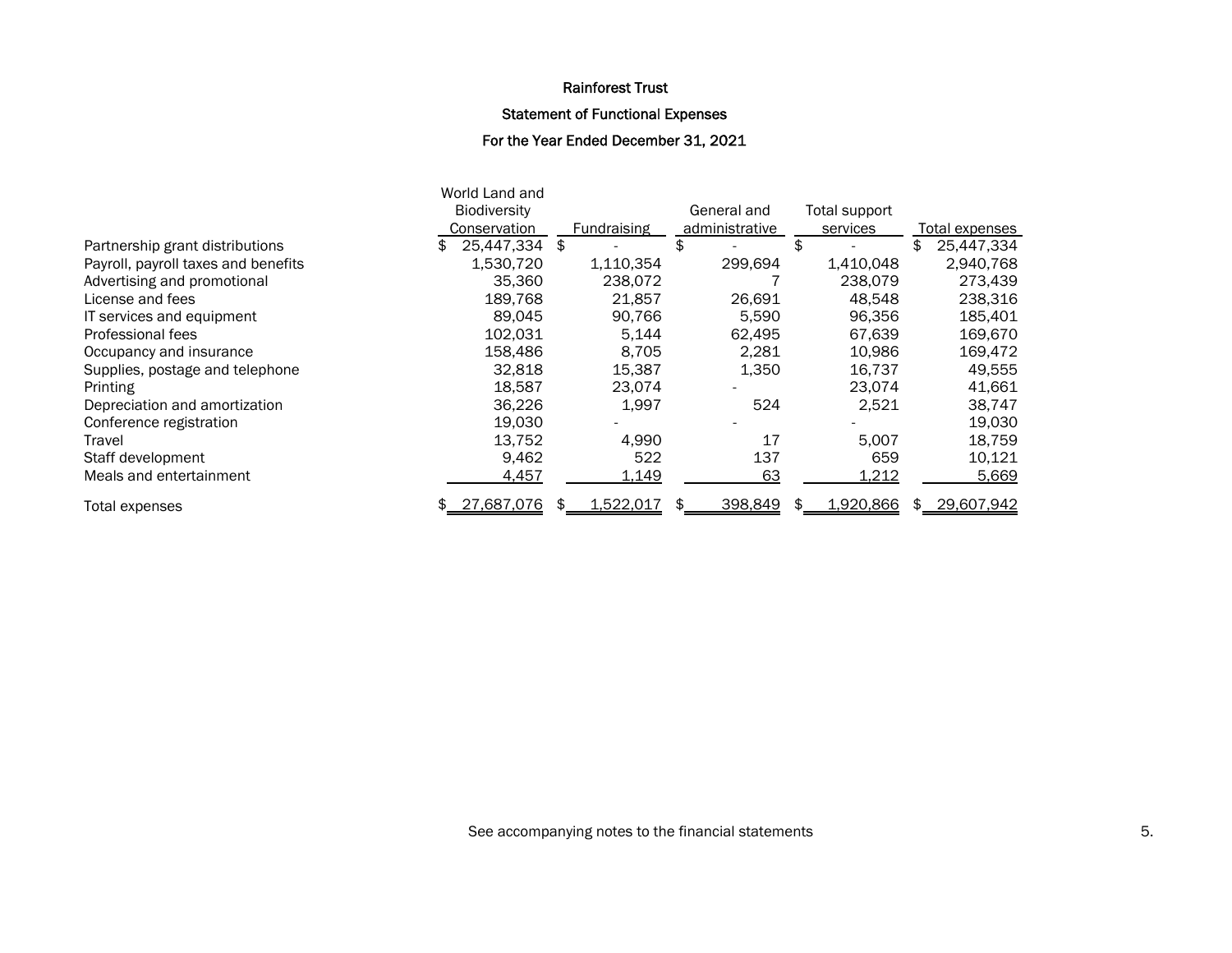## Statement of Cash Flows

## For the Year Ended December 31, 2021

| Cash flows from operating activities:<br>Change in net assets                                                                                                                                                                                                                                         | \$<br>40.969,424                                                                    |
|-------------------------------------------------------------------------------------------------------------------------------------------------------------------------------------------------------------------------------------------------------------------------------------------------------|-------------------------------------------------------------------------------------|
| Adjustments to reconcile change in net assets<br>to net cash provided by operating activities:                                                                                                                                                                                                        |                                                                                     |
| Depreciation and amortization<br>Right-of-use asset amortization for financing lease<br>Right-of-use asset amortization for operating lease<br>Realized gain on investments<br>Unrealized gain on investments<br>Noncash contributions of securities<br>Proceeds from sales of contributed securities | 38,747<br>751<br>164,433<br>(105, 577)<br>(79, 434)<br>(39, 875, 879)<br>43,005,379 |
| Decrease (increase) in assets:<br>Contributions receivable<br>Prepaid expenses                                                                                                                                                                                                                        | (1, 106, 156)<br>12,678                                                             |
| Increase (decrease) in liabilities:<br>Accounts payable and accrued expenses<br>Lease liability for operating lease                                                                                                                                                                                   | 217,208<br>(165, 282)                                                               |
| Total adjustments                                                                                                                                                                                                                                                                                     | 2,106,868                                                                           |
| Net cash provided by operating activities                                                                                                                                                                                                                                                             | 43,076,292                                                                          |
| Cash flows from investing activities:<br>Proceeds from sales of investments<br>Purchases of property and equipment<br>Purchases of investments<br>Payments of note receivable                                                                                                                         | 1,544,570<br>(175, 904)<br>(1,738,075)<br>4,118                                     |
| Net cash provided by investing activities                                                                                                                                                                                                                                                             | (365, 291)                                                                          |
| Cash flows from financing activities:<br>Payment of PPP loan payable<br>Principal payment on lease liability for financing lease                                                                                                                                                                      | (41, 962)<br>(997)                                                                  |
| Net cash used in financing activities                                                                                                                                                                                                                                                                 | (42, 959)                                                                           |
| Net increase in cash and cash equivalents                                                                                                                                                                                                                                                             | 42,668,042                                                                          |
| Cash and cash equivalents, beginning of year                                                                                                                                                                                                                                                          | 51,387,070                                                                          |
| Cash and cash equivalents, end of year                                                                                                                                                                                                                                                                | 94,055,112<br>\$                                                                    |

-- continued --

See accompanying notes to the financial statements.  $\qquad 6.$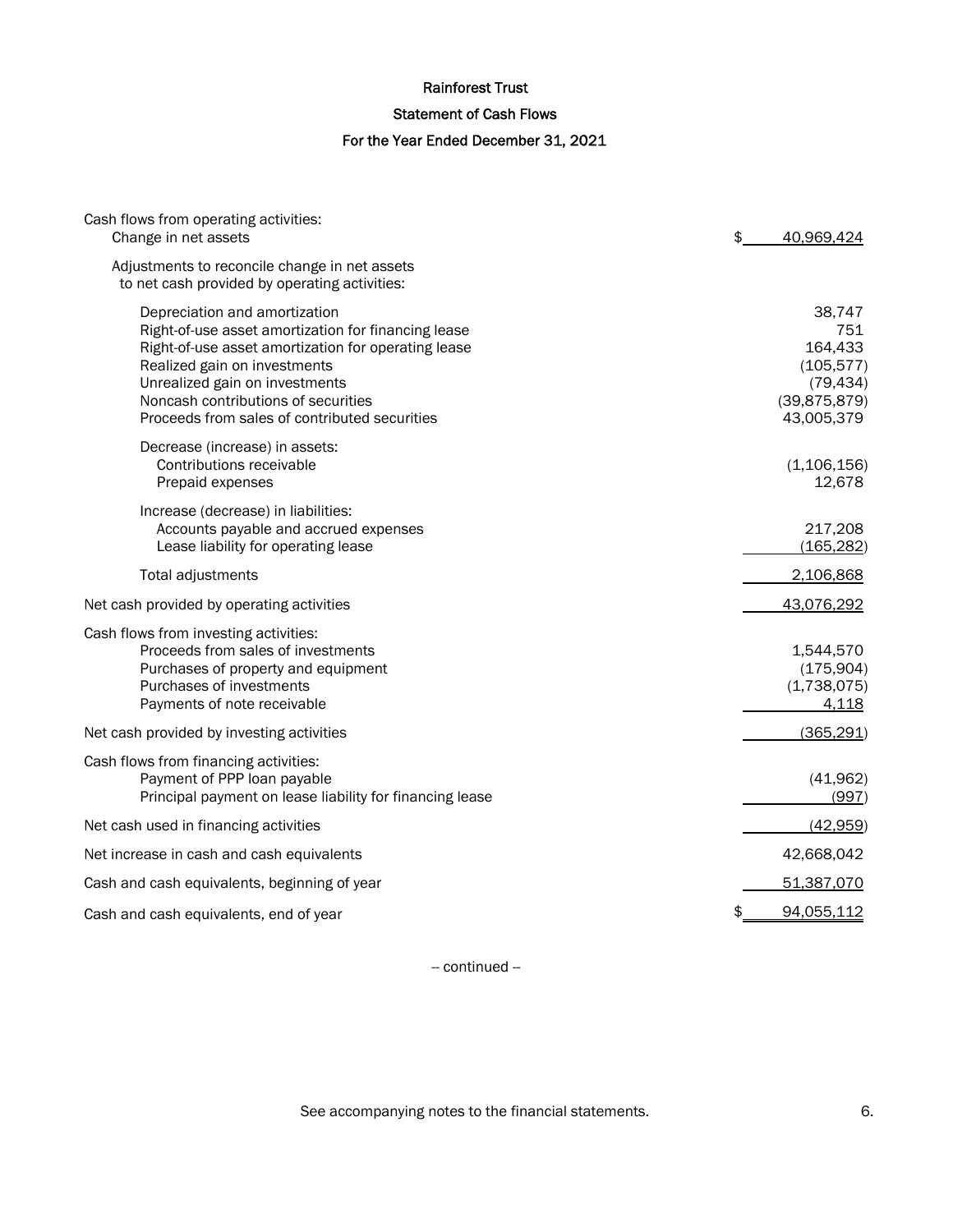# Rainforest Trust Statement of Cash Flows For the Year Ended December 31, 2021

|                                                                           | 2021    |
|---------------------------------------------------------------------------|---------|
| Non-cash transactions:                                                    |         |
| Right-of-use asset obtained in exchange for new financing lease liability | 13,523  |
| Right-of-use asset obtained in exchange for new operating lease liability | 215,359 |

See accompanying notes to the financial statements. The second parameters of  $7.$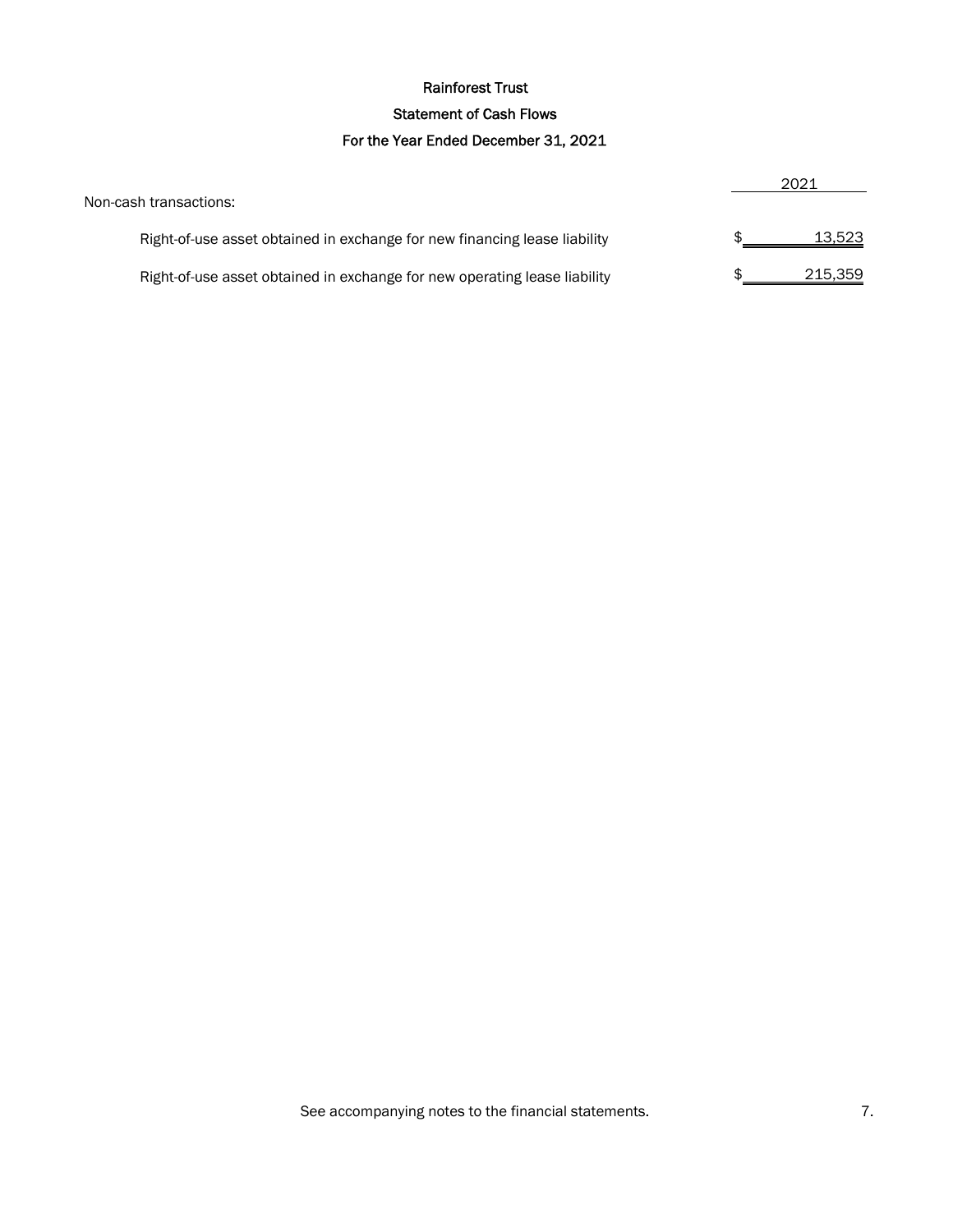#### 1. Organization

Rainforest Trust (the Organization) is a nonprofit organization incorporated under the laws of New York and established exclusively for charitable purposes. Originally incorporated as World Parks Endowment on December 8, 1988, the Organization changed its name to Rainforest Trust in 2013.

The Organization was established in order to provide funds for conservation of parks and protected areas around the world that are of international importance for the conservation of biological diversity. Its program focuses on the creation and expansion of protected areas in the tropics and subtropics with local partners and communities through three mechanisms: establishment of government parks and protected areas, purchase of land and establishment of private reserves, and land titling and other mechanisms for delivering Indigenous and local community ownership and management.

#### 2. Summary of Significant Accounting Policies

a. Basis of presentation

The Organization's financial statements are presented in accordance with generally accepted accounting principles in the United States of America (US GAAP) for nonprofit organizations. Under those principles, the Organization is required to report information regarding its financial position and activities according to two classes of net assets:

- *Net Assets Without Donor Restrictions* represent resources that are not subject to donor imposed restrictions and are available for operations at management's discretion.
- *Net Assets With Donor Restrictions* represent resources restricted by donors. Some donor restrictions are temporary in nature and those restrictions will be met by actions of the Organization or by the passage of time. Other donor restrictions are perpetual in nature, whereby the donor has stipulated the funds be maintained in perpetuity.
- **b.** Basis of accounting

The Organization's financial statements are prepared on the accrual basis of accounting in accordance with US GAAP.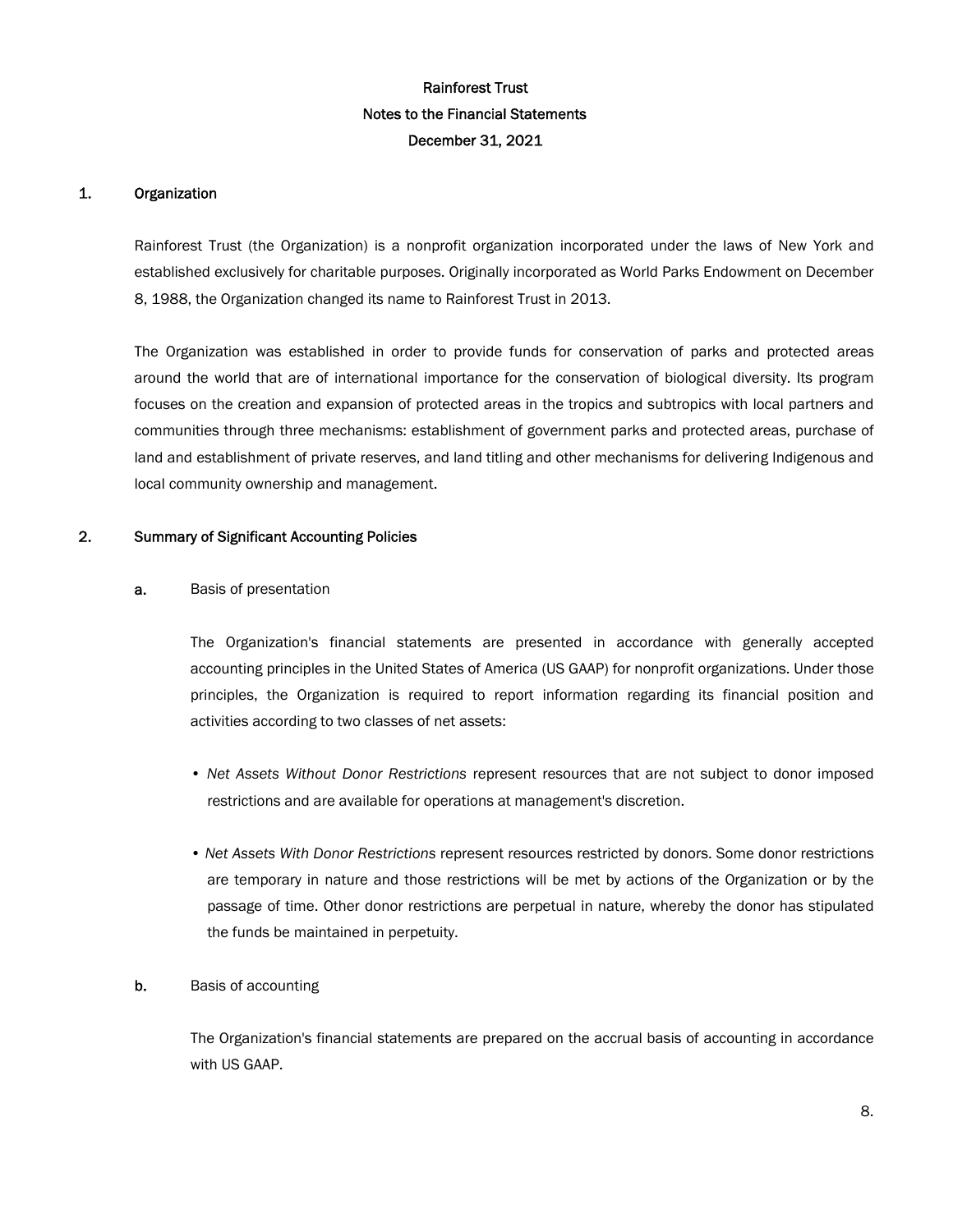#### c. Use of estimates

The preparation of financial statements in conformity with US GAAP requires management to make estimates and assumptions that affect certain reported amounts of assets and liabilities and disclosures of contingent assets and liabilities at the date of the financial statements and the reported amounts of revenues and expenses and their functional allocation during the reporting period. Actual results could differ from those estimates.

#### d. Fair value measurements

US GAAP establishes a framework for measuring fair value. That framework uses a hierarchy that prioritizes the inputs to valuation techniques used to measure fair value. US GAAP requires the Organization to maximize the use of observable inputs when measuring fair value. The hierarchy describes three levels of inputs, which are as follows:

- Level 1 Quoted prices in active markets for identical assets or liabilities.
- Level 2 Quoted prices for similar assets or liabilities in active markets; quoted prices for identical assets or liabilities in inactive markets; or inputs that are derived principally from or corroborated by observable market data by correlation or other means.
- Level 3 Significant unobservable inputs.

In many cases, a valuation technique used to measure fair value includes inputs from more than one level of the fair value hierarchy. The lowest level of significant input determines the placement of the entire fair value measurement in the hierarchy. The categorization of an investment within the hierarchy reflects the relative ability to observe the fair value measure and does not necessarily correspond to the perceived risk of that investment.

#### *Valuation Techniques*

Following is a description of the valuation techniques used for assets and liabilities measured at fair value on a recurring basis. There have been no changes to the techniques used during the year ended December 31, 2021.

- •Mutual and exchange-traded funds: Valued at the NAV of shares on the last trading day of the year.
- •Common stock: Valued at the closing quoted price in an active market.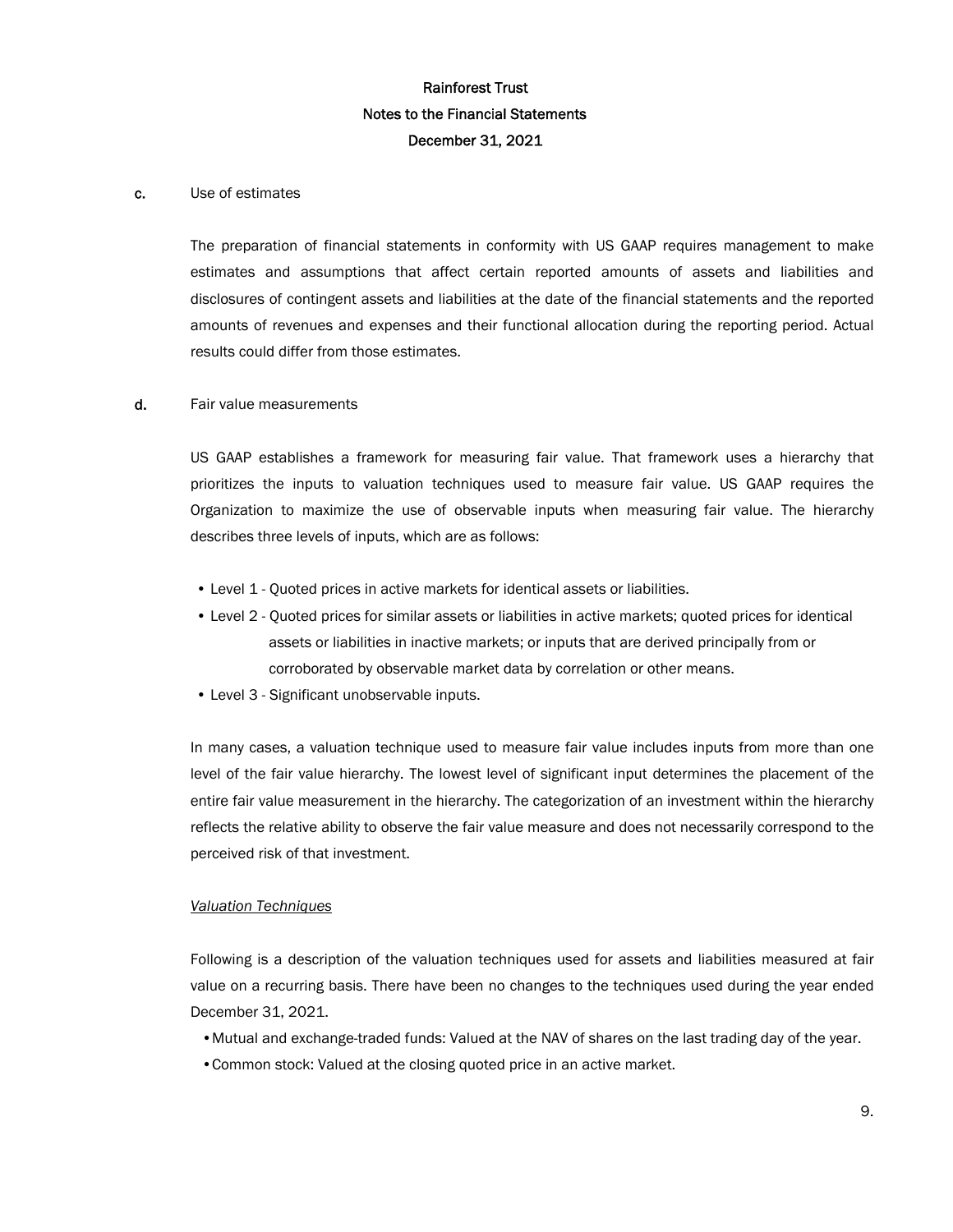#### e. Income taxes

The Organization is exempt from federal and local income taxes under Section 501(c)(3) of the Internal Revenue Code and a similar provision of state law. The Organization is not classified as a private foundation.

#### f. Cash and cash equivalents

For financial statement purposes, the Organization classifies demand deposits and short-term investments with an original maturity of three months or less as cash equivalents.

#### g. Accounts and notes receivable

Accounts receivable are due in less than one year and stated at their net realizable value. Notes receivable represent the unpaid principal balance plus accrued interest due on the loan. Reserves are established for receivables that are delinquent and considered uncollectible based on periodic reviews by management. At December 31, 2021, all accounts and notes receivable are fully collectible, therefore, no allowance for doubtful accounts has been recognized. However, actual writeoffs may occur.

#### h. Contributions receivable

Contributions receivable are unconditional promises to give that are recognized as contributions when the promise is received. Contributions receivable that are expected to be collected in less than one year are reported at net realizable value. Amounts that are expected to be collected in more than one year are recorded at the present value of their estimated future cash flows. The cash flows are discounted at a discount rate commensurate with the risk involved. Amortization of the resulting discount is recognized as additional contribution revenue. The discount on those amounts expected to be collected in more than one year was determined to be immaterial to the financial statements and accordingly no adjustment has been made to reflect the discount. Reserves are established for receivables that are delinquent and considered uncollectible based on periodic reviews by management. At December 31, 2021, all contributions receivable are fully collectible, therefore, no allowance for doubtful accounts has been recognized. However, actual writeoffs may occur.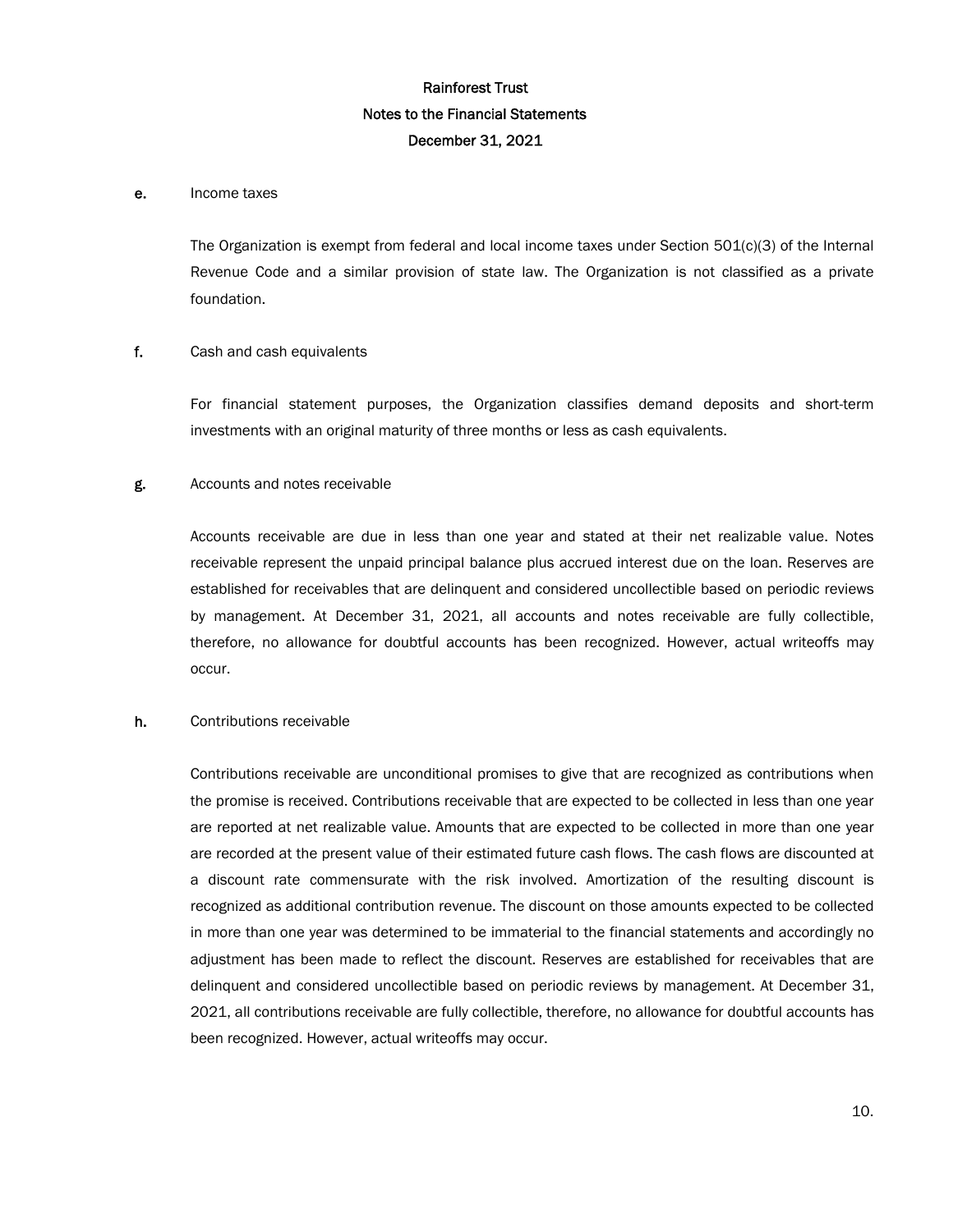#### i. Investments

Investments are reported at fair value and realized and unrealized gains and losses are reported in the accompanying statement of activities as increases or decreases in net assets without donor restrictions, unless the income or loss is restricted by donor restrictions or law. The Organization invests in a variety of investments that are exposed to various risks, such as fluctuations in market value and credit risk. It is reasonably possible that changes in risks in the near term could materially affect investment balances and amounts reported in the accompanying financial statements. Investment income is reported net of external and direct internal investment expenses.

#### j. Property and equipment, net

Property and equipment acquisitions are recorded in the financial statements at cost, net of accumulated depreciation and amortization. The Organization follows a practice of capitalizing property and equipment with a cost of over \$1,000 and an estimated useful life of more than one year. Depreciation and amortization expense is computed using the straight-line method over the estimated useful lives of the assets, ranging from 5 to 7 years for furniture and 3 to 5 years for computer equipment. Leasehold improvements are amortized over the shorter of the lease life or useful life of the asset, which is 2 years. Repairs and maintenance which do not significantly add to the value of assets are expensed as incurred.

#### k. Revenue recognition

*Contributions*: Unconditional contributions are recognized as revenue when received or promised and are recorded net of any current year allowance or discount activity. Conditional promises to give, that is, those with a measurable performance or other barrier, and a right of return, are not recognized until the conditions on which they depend have been substantially met. Conditional gifts received prior to the satisfaction of conditions are recorded as refundable advances. The Organization reports gifts of cash and other assets as donor restricted support if they are received or promised with donor stipulations that limit the use of the donated assets to the Organization's programs or to a future year. When a donor restriction expires, that is, when a purpose restriction is accomplished or time restriction has elapsed, donor restricted net assets are reclassified to net assets without donor restrictions and reported in the accompanying statement of activities as net assets released from restrictions.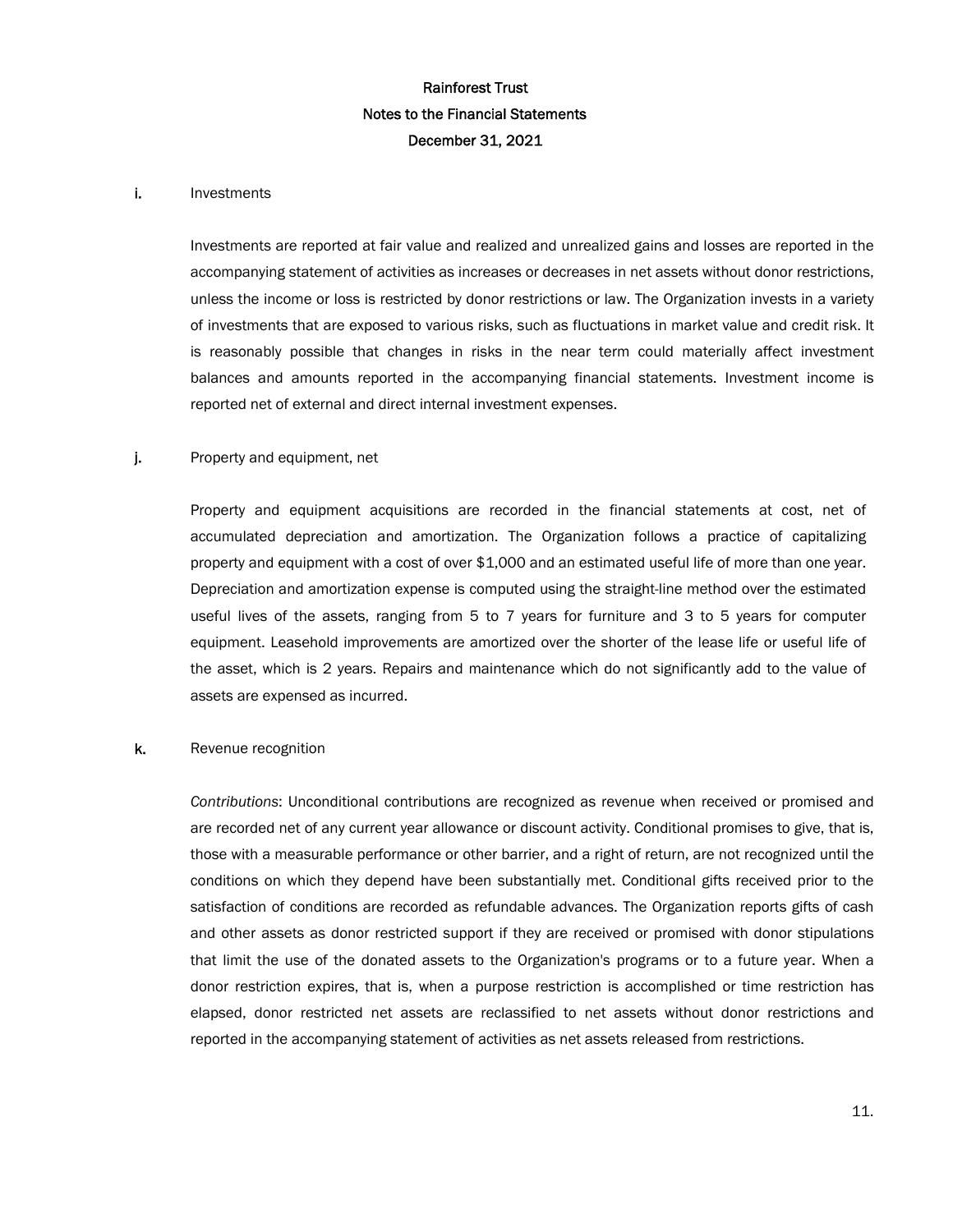*In-kind contributions*: Donated materials, services and use of facilities are recorded at fair value when an unconditional commitment is received and are recognized as in-kind contributions as revenue and expense in the accompanying financial statements. Contributions of services are recognized when services received (a) create or enhance nonfinancial assets or (b) require specialized skills, are provided by individuals possessing those skills, and would typically need to be purchased if not provided by donation. The value of such services is recorded based on the estimated fair value of services provided and is classified as in-kind contributions revenue and expense charged to programs and supporting services based on the program or support services directly benefited.

#### l. Functional allocation of expenses

The costs of providing the various programs and other activities have been summarized on a functional basis in the accompanying statement of activities. Accordingly, certain costs have been allocated among programs and supporting services benefited. Such allocations are determined by management on an equitable basis.

The following summarizes the allocation methodology for 2021:

| Expense<br>Payroll, payroll taxes and benefits                                                                                                                                                                                   | Method of Allocation<br>Estimated time and effort allocation by role                                                                         |
|----------------------------------------------------------------------------------------------------------------------------------------------------------------------------------------------------------------------------------|----------------------------------------------------------------------------------------------------------------------------------------------|
| Partnership grant disbursements, advertising<br>and promotional, licenses and fees, IT services<br>and equipment, professional fees, printing,<br>conference registration, travel, staff<br>development, meals and entertainment | Direct charge to the cost center benefiting<br>from the expense                                                                              |
| Shared IT services and equipment, occupancy<br>and insurance, depreciation and amortization,<br>supplies, postage and telephone.                                                                                                 | Allocated based on percentage of non-<br>personnel expenses charged to each<br>functional class relative to total non-<br>personnel expenses |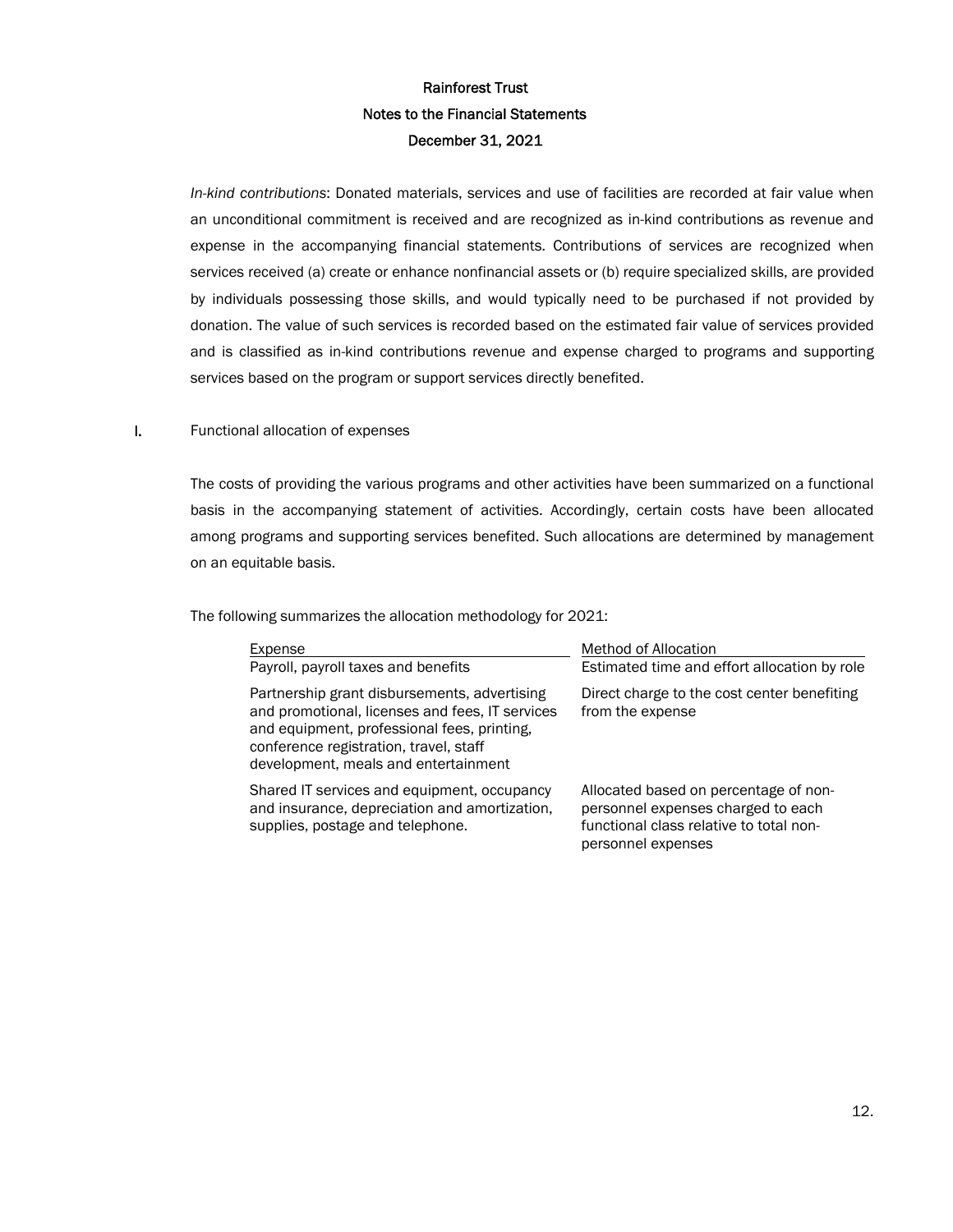#### 3. Liquidity and Availability

The following represents the Organization's financial assets at December 31:

| Financial assets at year end:                                           | 2021                         |
|-------------------------------------------------------------------------|------------------------------|
| Cash and cash equivalents<br>Contributions receivable                   | 94,055,112<br>S<br>5,112,878 |
| Notes receivable                                                        | 1,395                        |
| Investments                                                             | 2,282,289                    |
| Total financial assets                                                  | 101.451.674                  |
| Less amounts not available for unrestricted purposes within one year:   |                              |
| Net assets with donor restrictions                                      | 98,168,952                   |
| Financial assets available to meet general expenditures within one year | 3,282,722                    |

Most of the Organization's financial assets are restricted for conservation projects that span multiple years. Donations are solicited at the launch of each project to assure that the financial commitment contracted with the implementing partner can be met. Funds are then disbursed to the partner as milestones are met through the life of the project. Thus, significant financial assets are held on the statement of financial position during project implementation. Seasonal variability in contributions can also lead to higher balances during peak giving periods. The Organization structures its financial assets to be available as its conservation partner payments, general expenditures, liabilities, and other obligations become due. Unrestricted cash is maintained in liquid accounts and is available to meet general operating needs. Investments, including endowment investments, are discussed in Notes 6 and 7 of this report.

#### 4. Concentrations of Credit Risk

The Organization maintains bank deposits that, at times, may exceed the Federal Deposit Insurance Corporation (FDIC) limits. At December 31, 2021, the Organization had bank deposits in excess of FDIC limits of \$93,580,727. The Organization has not experienced any losses in such accounts and believes it is not exposed to any significant credit risk on cash.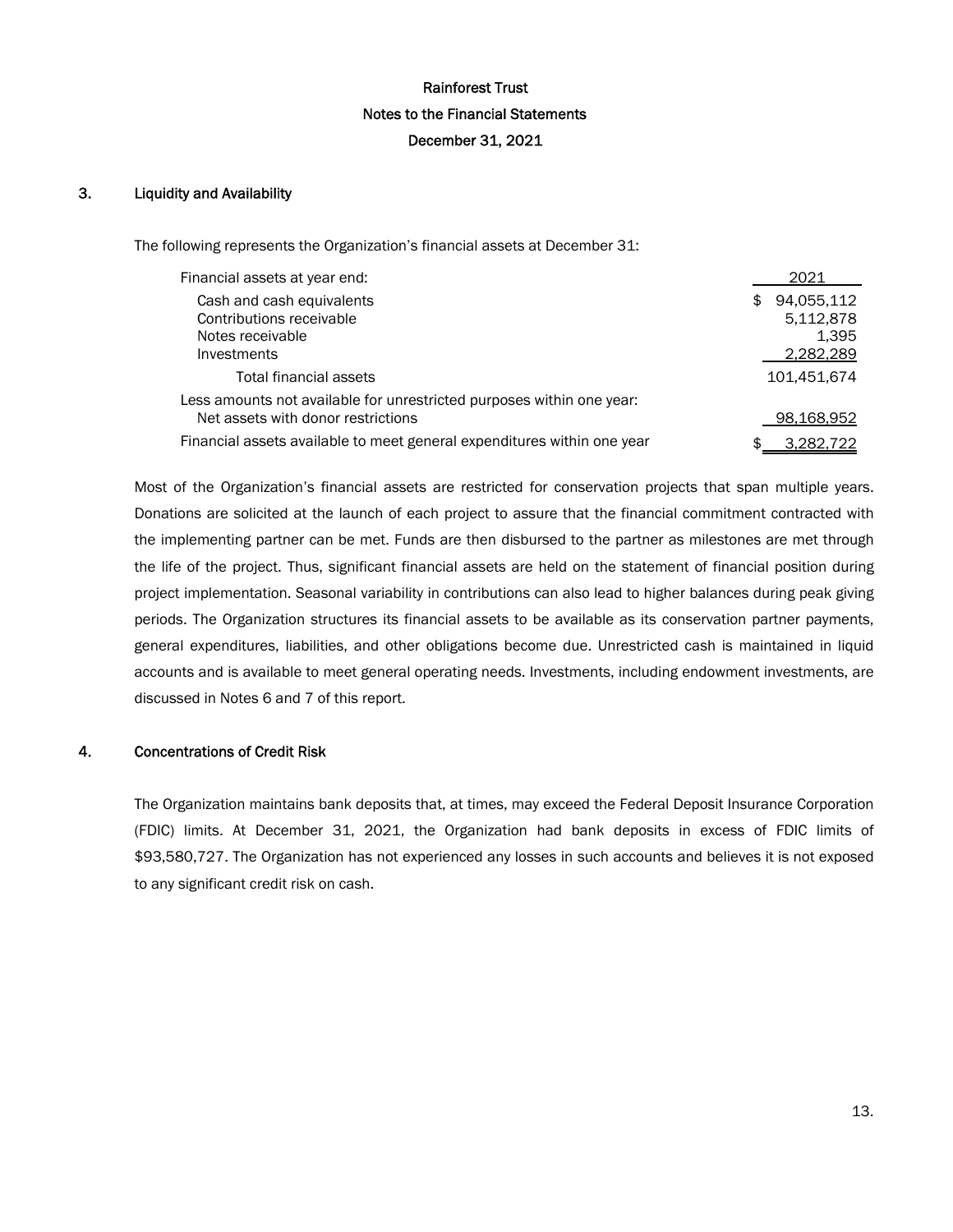## 5. Contributions Receivable

Contributions receivable consist of unconditional promises to give and are summarized as follows:

| Unconditional promises to give<br>expected to be collected in: | Contributions receivable -<br>partner commitments | Contributions<br>receivable - other | Total                  |
|----------------------------------------------------------------|---------------------------------------------------|-------------------------------------|------------------------|
| Less than one year<br>One to three years                       | 2,473,004<br>1,793,699                            | 846.175                             | 3,319,179<br>1,793,699 |
| Contributions receivable, net                                  | 4,266,703                                         | 846,175                             | 5,112,878              |

The Organization believes the discount to present value is not material to the accompanying financial statements and no discount has been recorded.

#### 6. Investments and Fair Value Measurements

Assets measured at fair value on a recurring basis at December 31, 2021 are as follows:

|         |                        | Level 1        | Level 2 | Level 3 | Total         |
|---------|------------------------|----------------|---------|---------|---------------|
| Assets: |                        |                |         |         |               |
|         | Mutual funds           | 342,569<br>\$. | - \$    | \$<br>٠ | 342,569<br>\$ |
|         | Exchange-traded funds  | 1,527,080      |         |         | 1,527,080     |
|         | Common stock           | 6,161          |         |         | 6,161         |
|         | Total assets           | \$1,875,810    |         |         | 1,875,810     |
|         | Cash, reported at cost |                |         |         | 406,479       |
|         | Total investments      |                |         |         | 2,282,289     |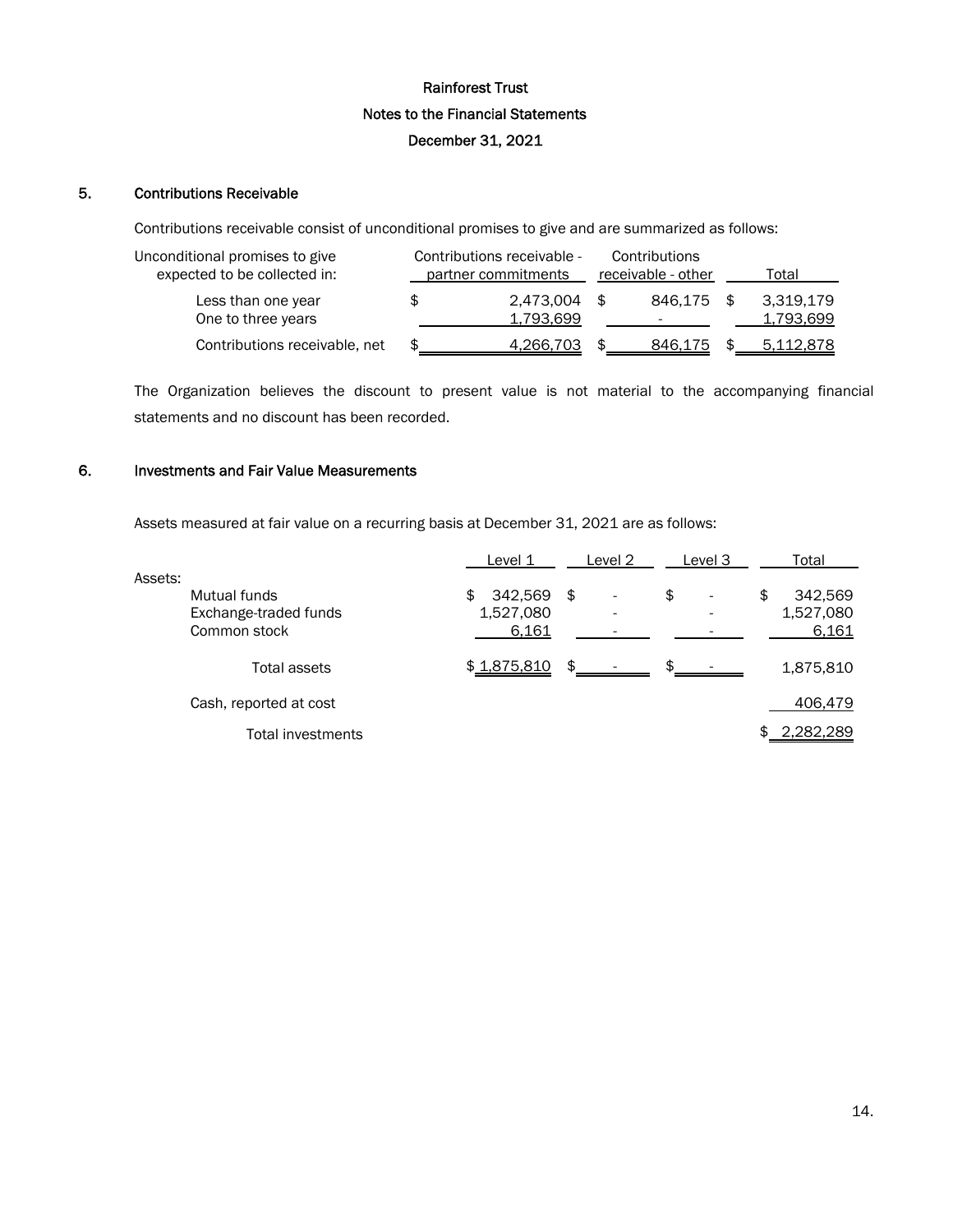#### 7. Sustainability Endowment

In 2014, the Organization received an investment portfolio worth \$496,743. The vision of this fund is to provide a source of funding for habitat preservation in tropical regions throughout the world for endangered and threatened species. Once the fund reached \$1.4 million dollars, or after five years, whichever came first, the Organization was able to start disbursing the amounts in excess of the original corpus. Disbursements shall be used for land acquisition protection. Up to 50% of disbursements for the given year can be used for land reclamation and reforestation. Recipients of the disbursements will be deemed by the board to be responsible stewards of the land and funds, and financially sound and sustainable. Under US GAAP, net assets associated with endowment funds are classified and reported based on the existence or absence of donor-imposed restrictions.

Management has interpreted the Uniform Prudent Management of Institutional Funds Act (UPMIFA) as requiring the preservation of the fair value of the original gift as of the gift date of the donor-restricted endowment funds, absent explicit donor stipulations to the contrary. As a result of this interpretation, the Organization classifies as net assets with donor restrictions (a) the original value of gifts donated to the permanent endowment, (b) the original value of subsequent gifts to the permanent endowment, and (c) accumulations to the permanent endowment made in accordance with the direction of the applicable donor gift instrument at the time the accumulation is added to the fund. The remaining portion of donor-restricted endowment funds is classified as net assets with donor restriction, held temporarily until those amounts are appropriated for expenditure by the Organization in a manner consistent with the standard of prudence prescribed by UPMIFA.

In accordance with UPMIFA, the Organization considers the following factors in making a determination to appropriate or accumulate donor-restricted funds: (1) duration and preservation of the fund; (2) purposes of the Organization and the donor-restricted endowment fund; (3) general economic conditions; (4) possible effect of inflation and deflation; (5) expected total return from income and the appreciation or depreciation of investments; (6) other resources of the Organization; and (7) investment policies of the Organization.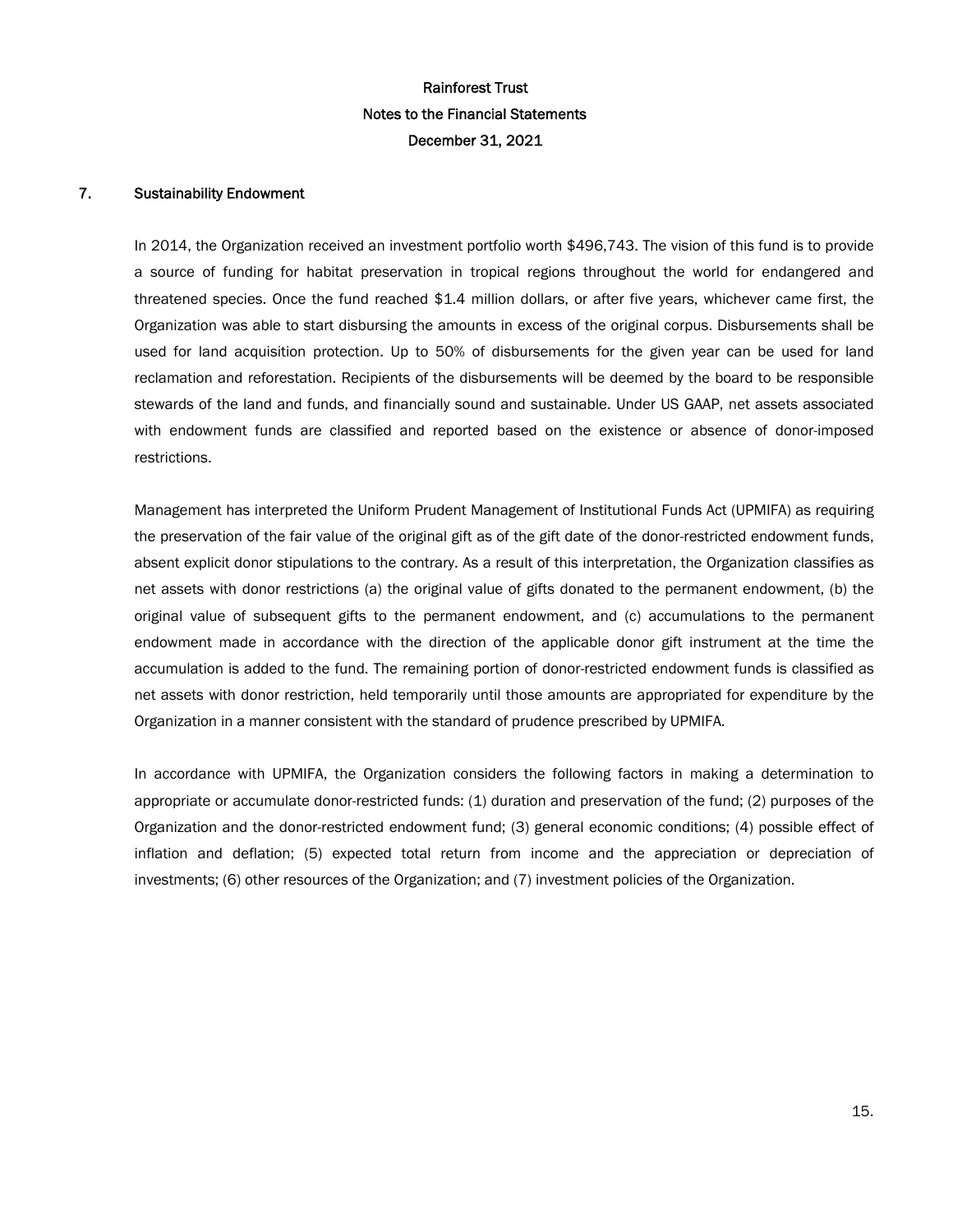# Rainforest Trust Notes to the Financial Statements

### December 31, 2021

Change in endowment net assets for the year ended December 31, 2021 was:

|                                                            |    | With donor<br>restrictions -<br>held for time or<br>purpose | With donor<br>restrictions -<br>held in<br>perpetuity |     | Total             |
|------------------------------------------------------------|----|-------------------------------------------------------------|-------------------------------------------------------|-----|-------------------|
| Endowment net assets, beginning of year                    | \$ | 1,064,466                                                   | \$<br>645,000                                         | \$  | 1.709.466         |
| Investment return<br>Investment income<br>Net appreciation |    | 24.849<br>176,680                                           |                                                       |     | 24,849<br>176,680 |
| Total investment return                                    |    | 201,529                                                     |                                                       |     | 201.529           |
| Contributions                                              |    | 4.085                                                       |                                                       |     | 4,085             |
| Endowment net assets, end of year                          | £  | 1,270,080                                                   | 645,000                                               | \$. | 1.915.080         |

From time-to-time, the fair value of assets associated with individual donor-restricted endowment funds may fall below the level the Organization is required to retain as a fund of perpetual duration pursuant to donor stipulation or UPMIFA. Such endowments are often referred to as "underwater" endowments. Though the Organization is not required by donor-imposed restriction or law to use its unrestricted resources to restore the endowments to their historic dollar value, accounting guidance for not-for-profit organization require that such losses and subsequent gains be reflected as changes in net assets with donor restriction until the fair values again reach their historical dollar values. In accordance with US GAAP, deficiencies of this nature are reported in net assets with donor restriction. There were no such deficiencies at December 31, 2021.

The Organization follows a conservative investment policy for endowment assets that attempts to fully preserve the original corpus and optimize returns. Should significant new donations be made to the endowment assets, the Organization's investment policy would permit a strategy of long-term growth of the endowment assets. Under such a policy, the endowment assets would be invested in a manner that is intended to produce favorable results while taking a prudent approach to risk.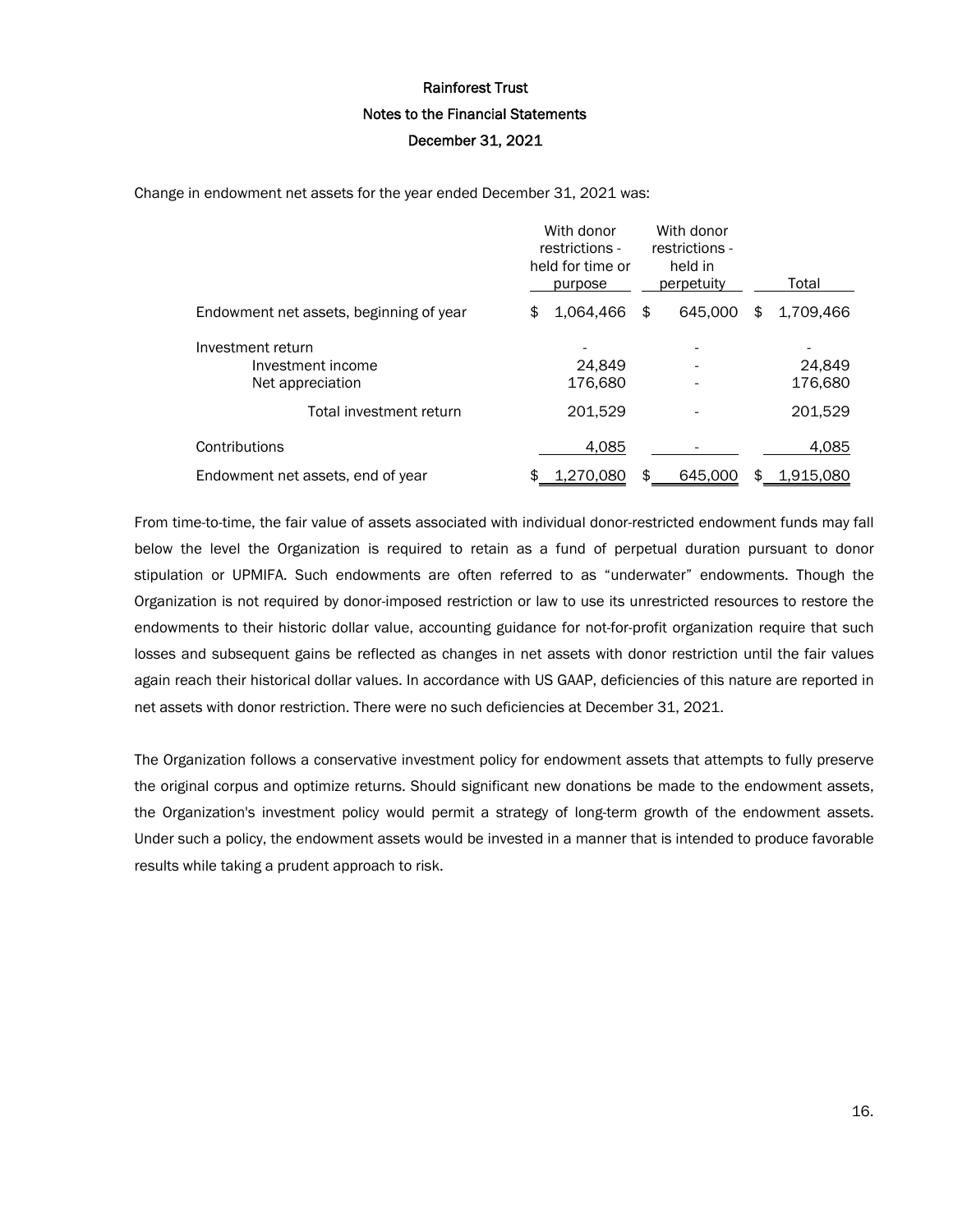## 8. Property and Equipment, Net

The following is a summary of property and equipment held at December 31, 2021:

| Furniture and computer equipment<br>Leasehold improvements | \$<br>261.551<br>68,954 |
|------------------------------------------------------------|-------------------------|
| Property and equipment                                     | 330.505                 |
| Accumulated depreciation and amortization                  | (131, 398)              |
| Total property and equipment, net                          | 199,107                 |

## 9. Net Assets with Donor Restrictions

At December 31, 2021, net assets with donor restrictions were available for the following programs:

Pooled Funds for conservation projects that will be allocated to multiple countries and regions:

|                                            | <b>Conservation Action Fund</b><br>Rainforest Climate Action Fund<br><b>Sustainability Fund</b><br>Subtotal                                                                                                           | \$12,074,634<br>1,794,093<br>1,915,080<br>15,783,807                                                                                                                                                   |
|--------------------------------------------|-----------------------------------------------------------------------------------------------------------------------------------------------------------------------------------------------------------------------|--------------------------------------------------------------------------------------------------------------------------------------------------------------------------------------------------------|
|                                            | Pooled Funds for specific purposes within multiple countries and regions:                                                                                                                                             |                                                                                                                                                                                                        |
|                                            | <b>Guardians of the Rainforest</b><br><b>COVID - 19</b><br>Subtotal                                                                                                                                                   | 415,728<br>35,814<br>451,542                                                                                                                                                                           |
|                                            | Project Funds specific to the following countries and regions:                                                                                                                                                        |                                                                                                                                                                                                        |
| Angola<br><b>Bolivia</b><br>Brazil<br>Fiji | Andes-Amazon<br>Bangladesh<br>Cambodia<br>Cameroon<br>Central African Republic<br>Colombia<br>Congo Basin<br>Costa Rica<br>Cote d'Ivoire<br>Democratic Republic of Congo<br>Dominican Republic<br>Ecuador<br>Ethiopia | 14,723,239<br>192,326<br>133,351<br>2,962,329<br>2,622,652<br>528,256<br>298,623<br>6,887,011<br>629,810<br>4,907,746<br>416,715<br>503,396<br>1,823,899<br>295,505<br>10,004,753<br>111,148<br>86,802 |

-- continued --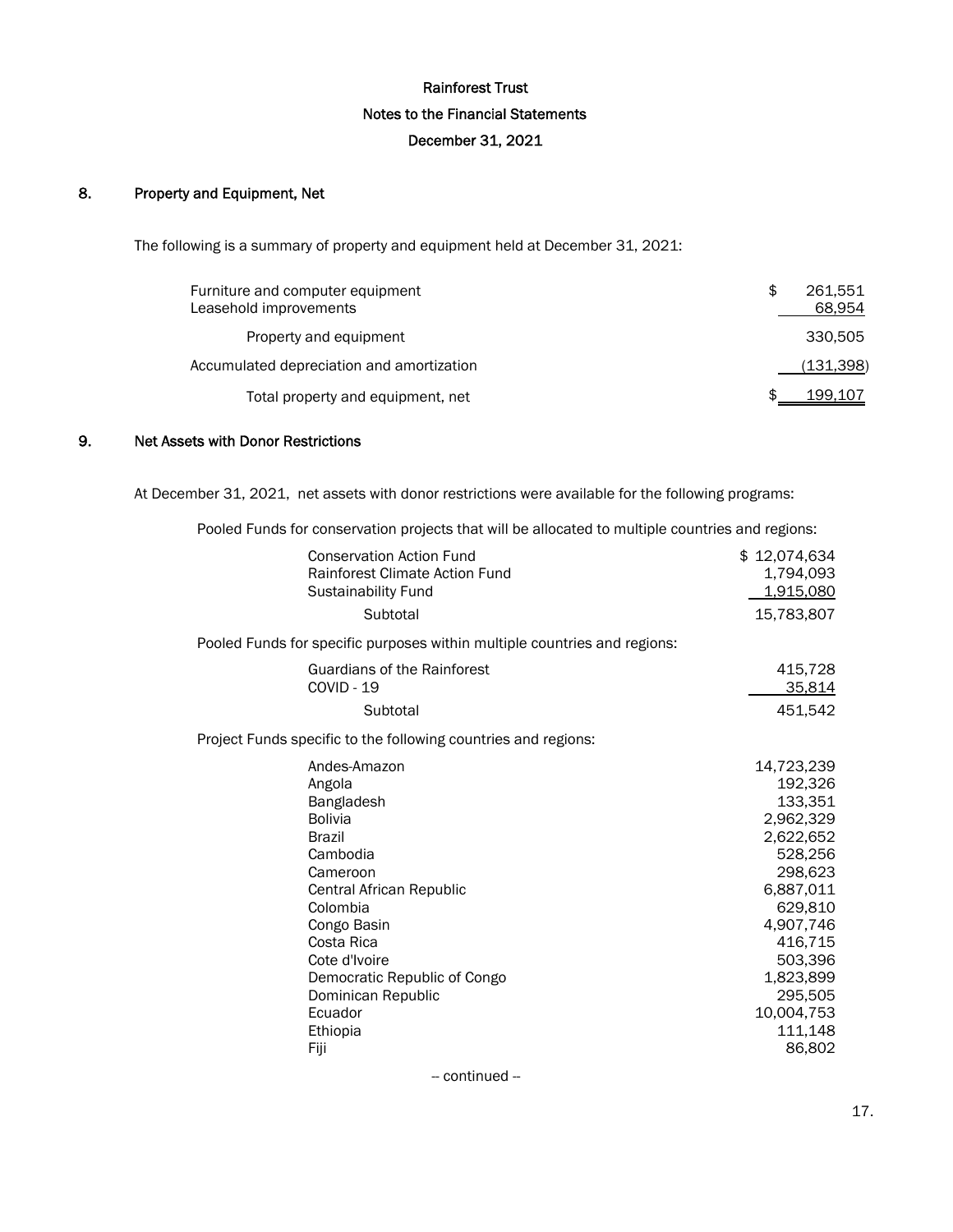Project Funds specific to the following countries and regions (continued):

| Gabon<br>Ghana<br>Guatemala<br>India<br>Indonesia<br>Kenya<br>Laos<br>Liberia<br>Madagascar<br>Malaysia<br>Mexico<br>Mozambique<br><b>Multi-Regional Feasibility Studies</b><br>Multi-Regional Projects<br>Myanmar<br>Nepal<br>New Caledonia<br>Nigeria<br>Panama<br>Peru | 551,471<br>22,222<br>2,898,092<br>122,205<br>7,075,851<br>5,460,189<br>1,180,084<br>2,159,872<br>1,598,855<br>305,283<br>1,486,339<br>3,153,456<br>100,919<br>403,517<br>352,427<br>558,707<br>551,795<br>293,123<br>109,900<br>3,089,326 |
|---------------------------------------------------------------------------------------------------------------------------------------------------------------------------------------------------------------------------------------------------------------------------|-------------------------------------------------------------------------------------------------------------------------------------------------------------------------------------------------------------------------------------------|
| Philippines                                                                                                                                                                                                                                                               | 244,648                                                                                                                                                                                                                                   |
| <b>Puerto Rico</b>                                                                                                                                                                                                                                                        | 69,673                                                                                                                                                                                                                                    |
| Republic of the Congo                                                                                                                                                                                                                                                     | 937,286                                                                                                                                                                                                                                   |
| Sao Tome and Principe                                                                                                                                                                                                                                                     | 68,900                                                                                                                                                                                                                                    |
| Solomon Islands<br>South Africa                                                                                                                                                                                                                                           | 285,075<br>674,030                                                                                                                                                                                                                        |
| South Sudan                                                                                                                                                                                                                                                               | 89,738                                                                                                                                                                                                                                    |
| Tanzania                                                                                                                                                                                                                                                                  | 276,633                                                                                                                                                                                                                                   |
| Thailand                                                                                                                                                                                                                                                                  | 361,094                                                                                                                                                                                                                                   |
| Uganda                                                                                                                                                                                                                                                                    | 42,965                                                                                                                                                                                                                                    |
| Vietnam                                                                                                                                                                                                                                                                   | <u>282,367</u>                                                                                                                                                                                                                            |
| Subtotal                                                                                                                                                                                                                                                                  | 81,933,603                                                                                                                                                                                                                                |
| Total net assets with donor restrictions                                                                                                                                                                                                                                  | \$ <u>_98,168,952</u>                                                                                                                                                                                                                     |

#### 10. Related Party Transactions

In 2017, the Organization entered into a brand sharing and license agreement with Rainforest Trust UK. Rainforest Trust UK is a separately incorporated and governed Charitable Incorporated Organization registered in England and Wales. The agreement permits Rainforest Trust UK to use the Organization's brand documentation, licensed marks, license territory and marks with the review and approval of the Organization. There is no financial consideration associated with the agreement. Currently, one staff member of the Organization is a Board member of Rainforest Trust UK. The Organization received total contributions from Rainforest Trust UK of \$2,591,944 for the year ended December 31, 2021.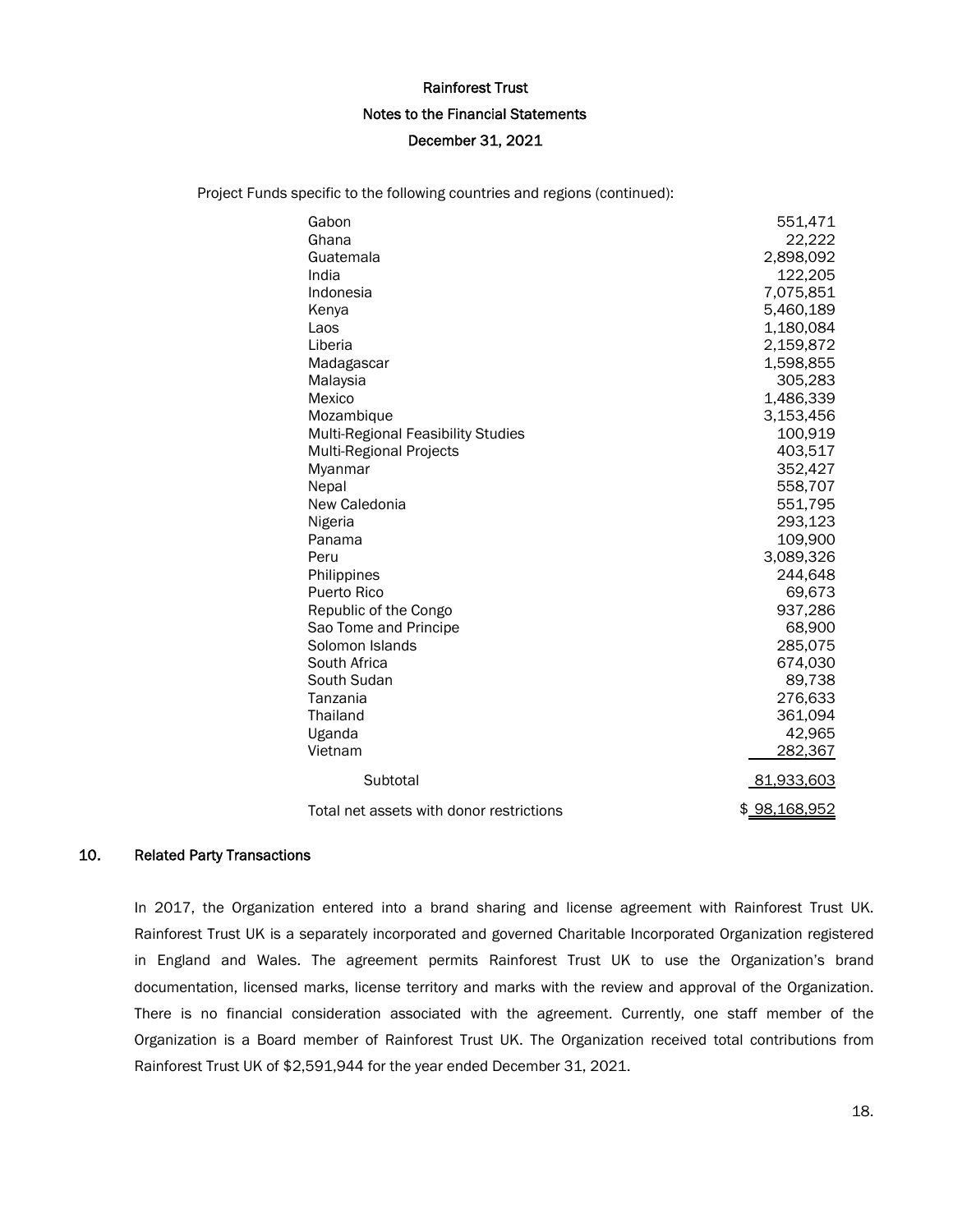The Organization received total contributions from board members of \$3,692,896 for the year ended December 31, 2021.

### 11. Concentrations of Revenue Risk

During the year ended December 31, 2021, the Organization received \$41,388,585 from two donors which is approximately 58% of its total revenue and support. Any significant reduction in revenue and support may adversely impact the Organization financial position and operations.

#### 12. Retirement Plan

The Organization sponsors a SIMPLE-IRA (Savings Incentive Match Plan for Employees) to its full-time employees who are eligible to participate upon their date of hire. The Organization matches 100% of each eligible participant's elective deferrals up to 3% of each eligible participant's annual compensation. For the year ended December 31, 2021, retirement plan expense was \$144,233.

#### 13. Commitments and Contingency

#### Operating leases

In April 2019, the Organization entered into an agreement to lease office space in Vint Hill, Virginia. The lease commenced on June 15, 2019 and expired on June 30, 2021, with a base monthly payment of \$18,286. In June 2021, the Organization signed the first amendment effective July 2021 with a base monthly rent of \$8,860 and a 3% annual increase. The amendment extends the lease through June 2023. The Organization has the option to extend the lease for an additional year, which was not considered when assessing the value of the right-of-use asset because the Organization is not yet reasonably certain that it will exercise its option to renew. The lease asset and liability were calculated utilizing the risk-free discount rate (.23%).

Aggregate future minimum lease payments are as follows for the years ending December 31:

| 2022<br>2023                               | S | 107.919<br>54,757 |
|--------------------------------------------|---|-------------------|
| Total                                      |   | 162,676           |
| Interest accretion                         |   | (298)             |
| Present value of operating lease liability |   | 162,378           |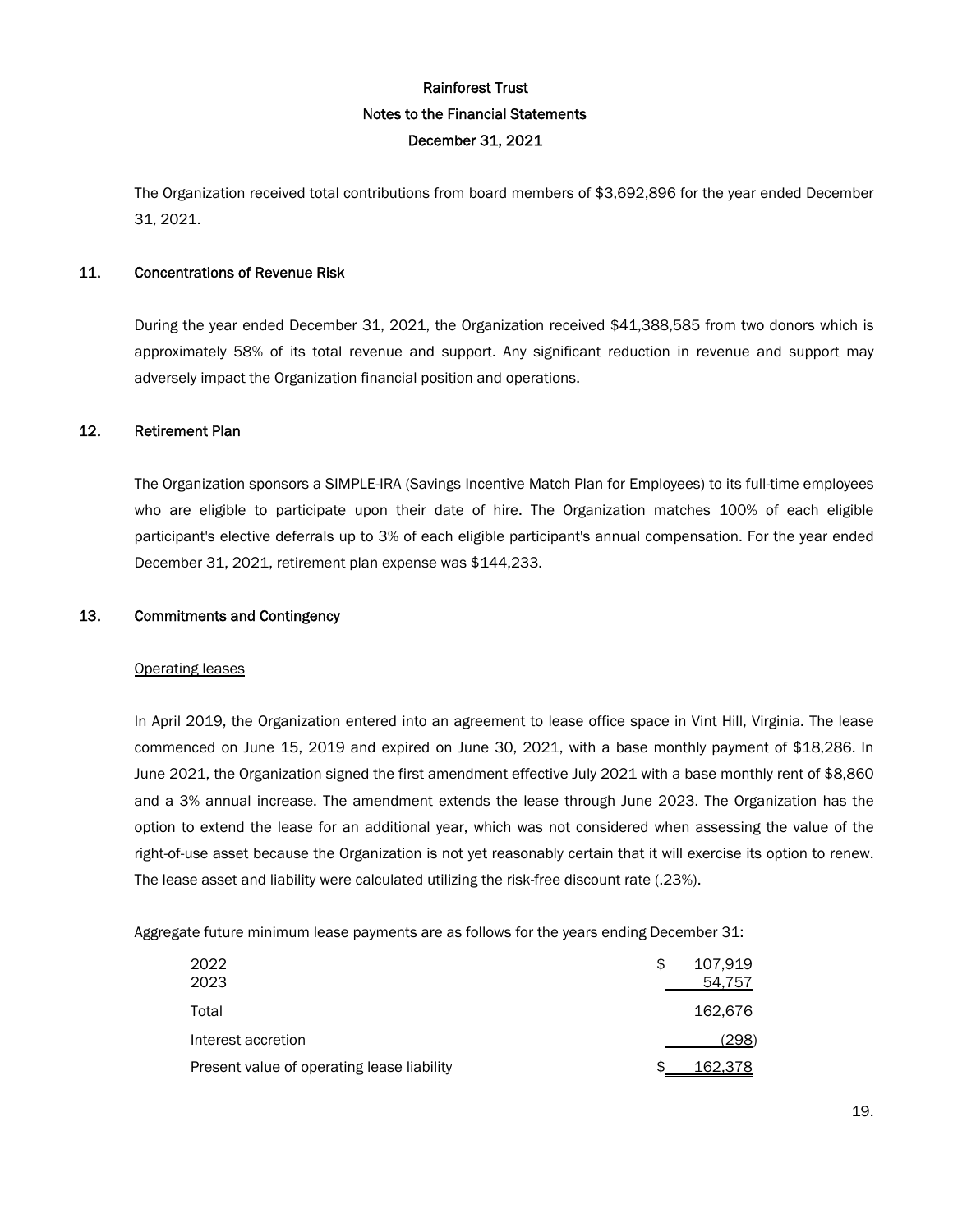The following summarizes the line items in the statement of financial position which include amounts for operating leases as of December 31:

|                                                                              |     | 2021              |
|------------------------------------------------------------------------------|-----|-------------------|
| Operating lease right-of-use asset                                           |     | <u>161,581</u>    |
| Operating lease liability, current<br>Operating lease liability, non-current | \$. | 107,658<br>54.720 |
| Total operating lease liabilities                                            |     | 162,378           |

Operating lease expense, included in the statement of activities, for the year ended December 31, 2021 was \$145,393. Cash paid for amounts included in the measurement of lease liabilities included in operating cash flows on the statement of cash flows for the year ended December 31, 2021 was \$146,708.

#### Financing leases

In November 2021, the Organization entered into an agreement to lease a copier for three years. The lease commenced on November 10, 2021, with a base monthly payment of \$380. The lease asset and liability were calculated utilizing the risk-free discount rate (.83%).

Aggregate future minimum lease payments are as follows for the years ending December 31:

| 2022<br>2023<br>2024                       | \$<br>4,561<br>4,561<br>3,801 |
|--------------------------------------------|-------------------------------|
| Total                                      | 12,923                        |
| Interest                                   | (367)                         |
| Present value of financing lease liability | \$<br>12,556                  |

The following summarizes the line items in the statement of financial position which include amounts for financing leases as of December 31:

| Financing lease right-of-use asset                                           |    | 12,772         |
|------------------------------------------------------------------------------|----|----------------|
| Financing lease liability, current<br>Financing lease liability, non-current | £. | 4.226<br>8,300 |
| Total financing lease liabilities                                            |    | 2.526          |